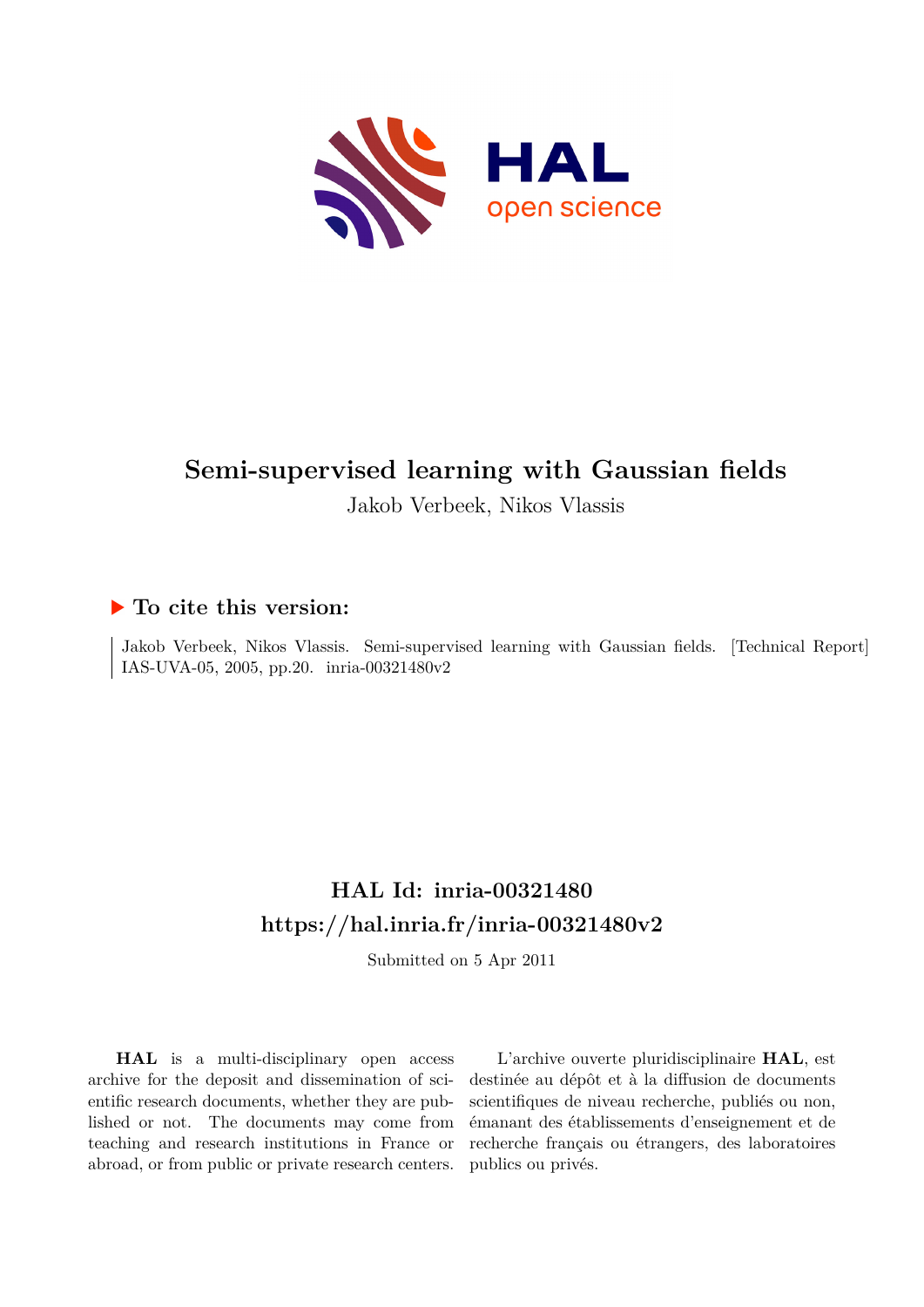

**UNIVERSITEIT** van **AMSTERDAM** 

IAS technical report IAS-UVA-05-01

## Semi-supervised learning with Gaussian fields

### J.J. Verbeek and N. Vlassis

Intelligent Autonomous Systems, University of Amsterdam The Netherlands

Gaussian fields (GF) have recently received considerable attention for dimension reduction and semi-supervised classification. This paper presents two contributions. First, we show how the GF framework can be used for regression tasks on high-dimensional data. We consider an active learning strategy based on entropy minimization and a maximum likelihood model selection method. Second, we show how a recent generalization of the Locally Linear Embedding algorithm for correspondence learning can also be cast into the GF framework, which obviates the need to choose a representation dimensionality.

Keywords: Gaussian fields, regression, correspondence learning, active learning, model selection.

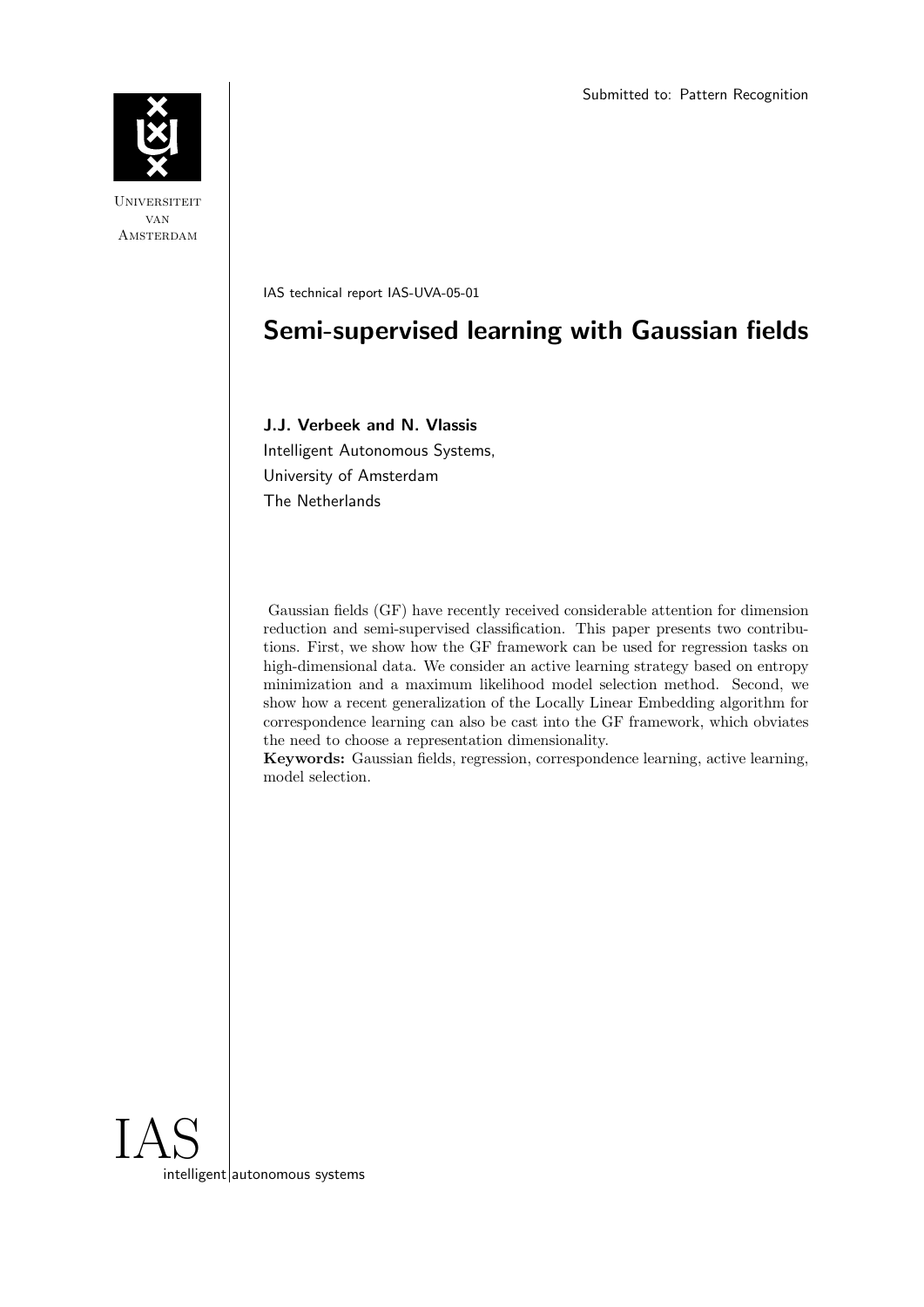## **Contents**

|          |                                                        | 1 Introduction                                                                                |                  |
|----------|--------------------------------------------------------|-----------------------------------------------------------------------------------------------|------------------|
| $\bf{2}$ |                                                        | Gaussian fields for unsupervised and semi-supervised learning                                 | $\bf{2}$         |
| 3        | Active semi-supervised regression with Gaussian fields |                                                                                               | $\boldsymbol{4}$ |
|          | 3.1                                                    |                                                                                               | $\overline{4}$   |
|          | 3.2                                                    |                                                                                               | $6\phantom{.0}$  |
|          | 3.3                                                    |                                                                                               | $\overline{7}$   |
|          |                                                        | 3.3.1                                                                                         | $\overline{7}$   |
|          |                                                        | 3.3.2                                                                                         | 10               |
| 4        |                                                        | Correspondence learning                                                                       | 10               |
|          | 4.1                                                    | Correspondence learning with the LLE algorithm $\ldots \ldots \ldots \ldots \ldots \ldots$ 10 |                  |
|          | 4.2                                                    |                                                                                               | -11              |
|          |                                                        |                                                                                               |                  |
|          | 4.3                                                    |                                                                                               | -13              |
| 5.       |                                                        | Conclusion and discussion                                                                     | 14               |

Intelligent Autonomous Systems Informatics Institute, Faculty of Science University of Amsterdam Kruislaan 403, 1098 SJ Amsterdam The Netherlands

Tel (fax): +31 20 525 7461 (7490) http://www.science.uva.nl/research/ias/

### Corresponding author:

J.J. Verbeek tel:  $+31\ 20\ 525\ 7550$ jverbeek@science.uva.nl http://www.science.uva.nl/~jverbeek/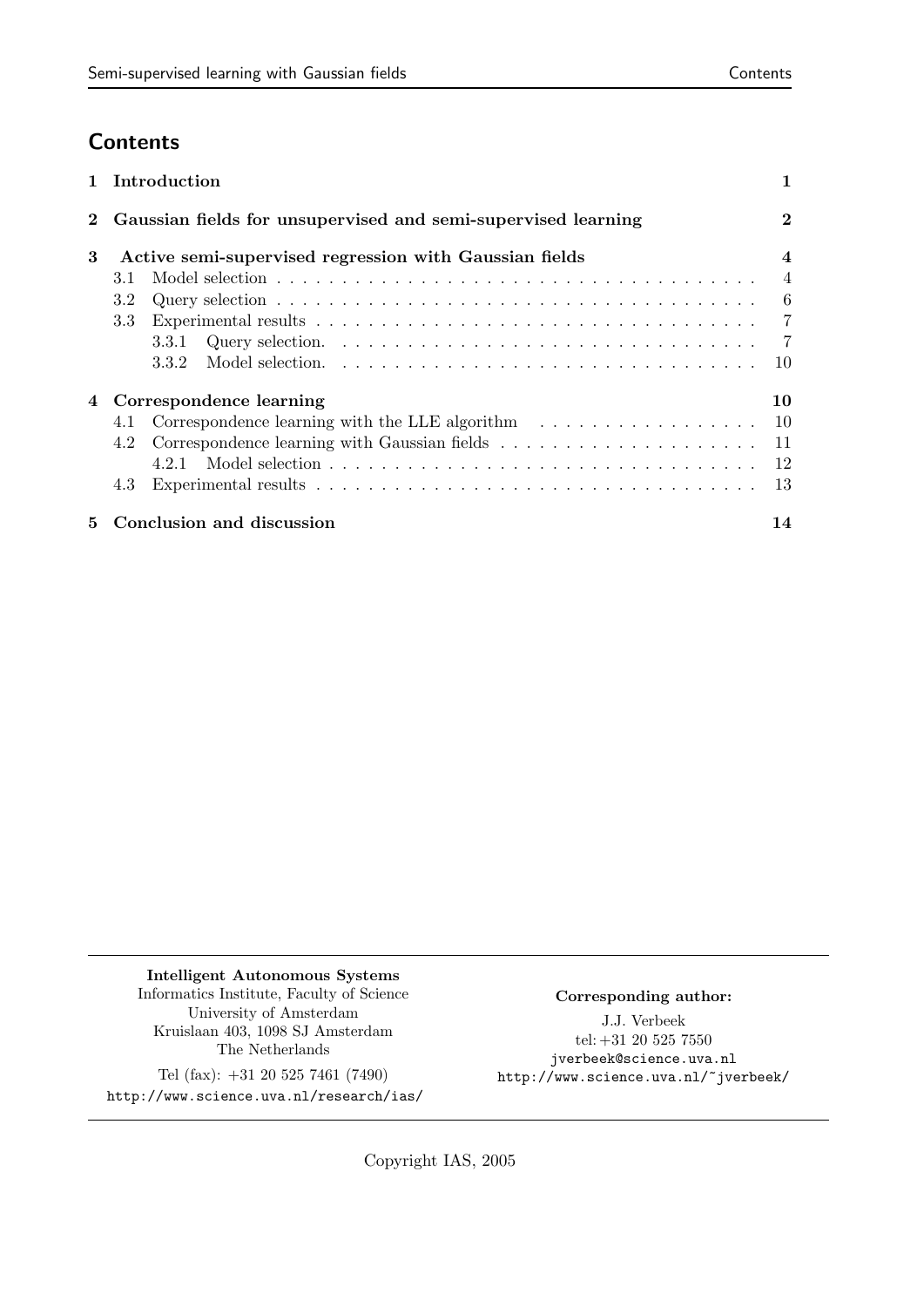## 1 Introduction

Regression on the basis of high-dimensional data is a challenging problem in machine learning. In order to successfully learn regression functions either a limited class of regression models must be used (e.g. only linear models) or large quantities of data are required to reliably find a good model from a larger class. Recently several techniques have been proposed for unsupervised dimension reduction and semi-supervised classification that are based on a nearest neighbor graph on the set of high-dimensional 'inputs'. The graph on the data is used to specify the assumption that nearest neighbors (according to some similarity measure) in the high-dimensional input space will have similar 'outputs'. In case of dimension reduction [12, 15, 7] the outputs are the desired lowdimensional representations of the inputs, in the case of semi-supervised classification [5, 17, 1] the outputs are class labels.

These techniques are based on a non-negative energy function that sums terms that are quadratic in the outputs of neighbors in the graph. With the energy function we can associate a Gaussian field (GF); a probability density function on all outputs. The GF density associated with a quadratic energy function is proportional to the exponent of the negative energy function (therefore it follows that the density is a Gaussian). The methods mentioned above return a vector of outputs that minimizes the energy function; this is the mean of the corresponding GF density.

In this paper we consider GFs defined on nearest neighbor graphs for two different learning problems. The first problem is semi-supervised regression on high-dimensional data that exhibits a low-dimensional structure. For example, the input data can be the pixel values of images of a face that looks in different directions and we want to map these images to pose parameters. If we consider the raw images as input vectors then the input equals the number of pixels in the images, but the data are confined to an embedding of a low-dimensional manifold that contains the images of the face looking in different directions. In this setting, unsupervised data (for which we do not know the pose parameters) can be exploited to identify the lowdimensional manifold structure of the data. Due to the low-dimensionality of the manifold, only few supervised examples are needed to successfully learn a regression function to predict the pose parameters. The amount of supervised data that can be acquired in practice is often limited. This motivates active learning approaches, which determine on the basis of a set of unsupervised data (and possibly some supervised data), which unsupervised data are expected to yield the most information if the supervised signal would be available for them.

The second problem is correspondence learning. In this problem two high-dimensional data sets are given that share the same underlying modes of variability. For example, each set can be a collection of images of different views of a particular object. The manifolds on which the two data sets lie, parameterized by the shared modes of variability, can be aligned if some 'correspondences' are given. A correspondence is a pair that consists of a point in the first data set and one in the second, which are known to share the same underlying low-dimensional coordinate (e.g. images of the first and second object viewed from the same direction, see Fig. 4). The goal is now to predict for a data point in one set the corresponding observation in the other set. This problem is similar to regression, except that in this case the 'output' is also high dimensional. Also in this setting, the low-dimensional manifolds can be recovered from unsupervised data, which can then be aligned using only relatively few correspondences. Moreover, as opposed to earlier work on correspondence learning [3, 16], in the GF framework we do not need to specify a dimensionality of the underlying manifold. This is advantageous since the dimensionality is not always known for the problem at hand.

The main difference between the GF approach and more traditional approaches lies in how we specify a density over the outputs. For GFs, this density model is determined by the nearest neighbor graph on the inputs; in this manner the density is derived from —and reflects the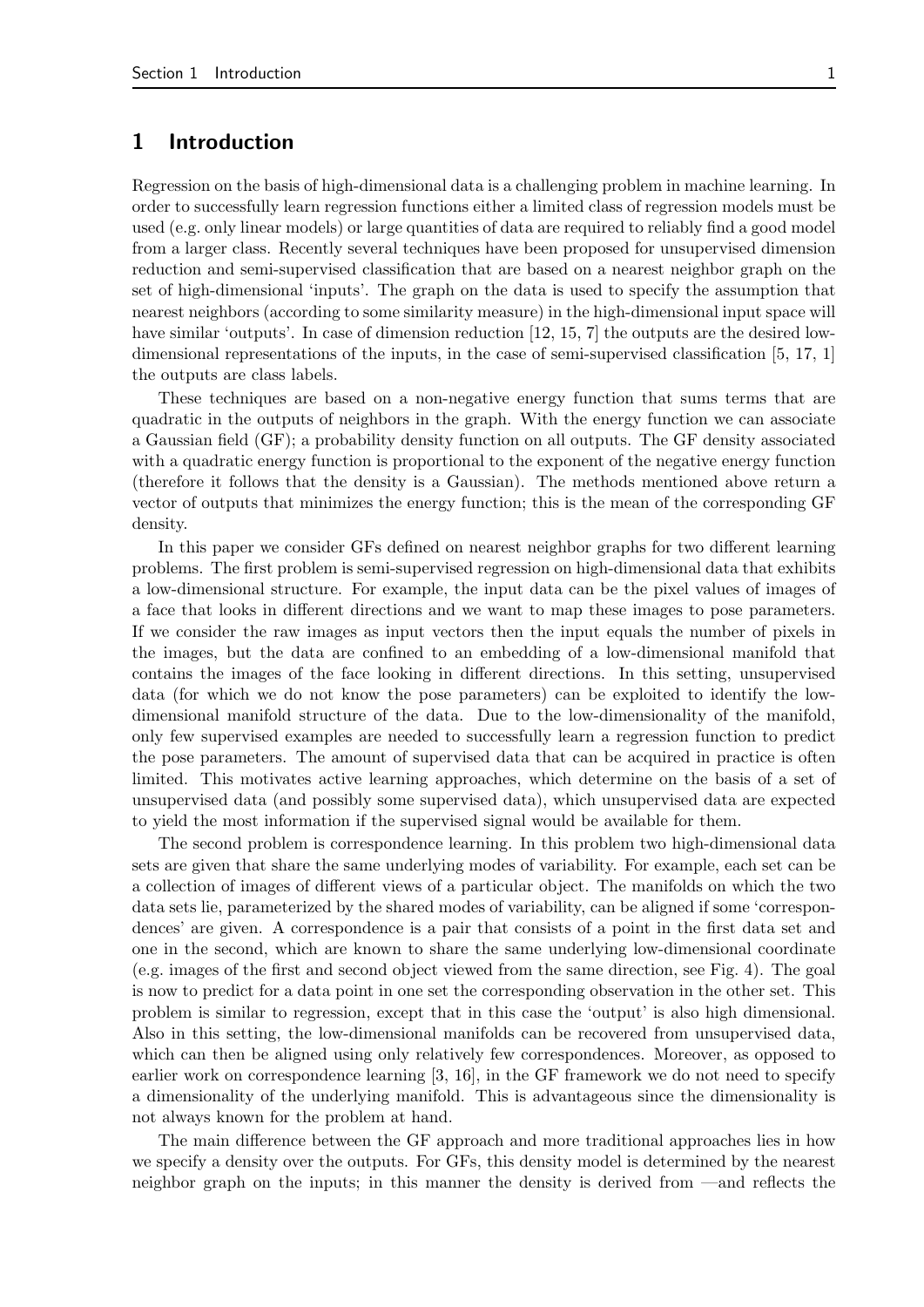density of— the given inputs. More traditional techniques also define a density on the outputs, although often implicitly. They do this by limiting attention to a parametric class of functions (e.g. linear functions or feed-forward neural networks) that map inputs to outputs. The choice for a specific class of functions is often motivated by reasons of computational efficiency rather than by the suitability of this class for the given problem.

In the next section we introduce GFs defined on nearest neighbor graphs. In section Section 3 we focus on regression. First, we consider a maximum likelihood method to select an appropriate number of nearest neighbors to specify the neighborhood graph. Second, we consider an entropy minimization based query selection procedure for active learning. We present experimental results that show the effectiveness of both procedures. In Section 4 we turn to correspondence learning using GFs. We propose a new approach for the correspondence learning based on GFs, and compare it to an existing approach based on the LLE algorithm. We emphasize an attractive property of GFs for correspondence learning, namely that correspondences can be predicted without an explicit low-dimensional representation as required by the LLE based approach. We conclude with a discussion in Section 5.

## 2 Gaussian fields for unsupervised and semi-supervised learning

In this section we briefly summarize how Gaussian Fields have been used before for dimension reduction and semi-supervised classification. Given a set of high-dimensional 'inputs'  $X =$  $\{\mathbf x_i\}_{i=1}^n$ , the first step in defining the GF is to find the nearest neighbors of each  $\mathbf x_i$ . Throughout this we define nearest neighbors on the basis of Euclidean distance. We note that it is not necessary to naively compute all pairwise squared distances to find the nearest neighbors, see e.g. [6].

Let  $y_i$  denote the scalar 'output' of  $\mathbf{x}_i$ , and let y denote the *n*-dimensional vector with all outputs. Given the nearest neighbors, we define an energy function  $E(\mathbf{y})$  over the outputs by summing over all input pairs  $x_i$  and  $x_j$  which are nearest neighbors, the squared difference of their outputs  $(y_i - y_j)^2$  times a weighting factor  $a_{ij}$ . If we let  $a_{ij} \neq 0$  only for nearest neighbors, then:

$$
E(\mathbf{y}) = \sum_{i=1}^{n} \sum_{j=1}^{n} a_{ij} (y_i - y_j)^2 = \mathbf{y}^\top (\mathbf{D} - \mathbf{A}) \mathbf{y} = \mathbf{y}^\top \mathbf{L} \mathbf{y},
$$
(1)

where the degree matrix  $\bf{D}$  is a diagonal matrix containing the row sums of the adjacency matrix **A**. The matrix **L** is known as the graph Laplacian of **A**. Note that if  $\forall_{i,j} a_{ij} \geq 0$  then  $\forall_{\mathbf{v}} E(\mathbf{y}) \geq 0$ , however the converse is not true: matrices **A** with negative entries exist with  $\forall_{\mathbf{v}} E(\mathbf{y}) \geq 0$ . For example, the Locally Linear Embedding (LLE) algorithm [12] uses

$$
\mathbf{A} = \mathbf{W} + \mathbf{W}^{\top} - \mathbf{W}^{\top} \mathbf{W},\tag{2}
$$

where each row of W sums to 1 and  $w_{ij} \neq 0$  only for nearest neighbors. Using this adjacency matrix  $\mathbf{D} = \mathbf{I}$  and the energy  $E(\mathbf{y})$  can be written as:

$$
E(\mathbf{y}) = \sum_{i=1}^{n} (y_i - \sum_{j=1}^{n} w_{ij} y_j)^2 = ||(\mathbf{I} - \mathbf{W})\mathbf{y}||_F^2 \ge 0,
$$
\n(3)

where  $\|\cdot\|_F$  denotes the Frobenius norm of a matrix (i.e. the square root of the sum of the square of all elements).

The LLE algorithm and the Laplacian Eigenmap algorithm [7] (the latter uses an adjacency matrix with non-negative entries) perform dimension reduction by solving for y that minimizes  $E(y)$ . Note that there is a trivial solution  $y = 1c$ , which is an eigenvector of L with eigenvalue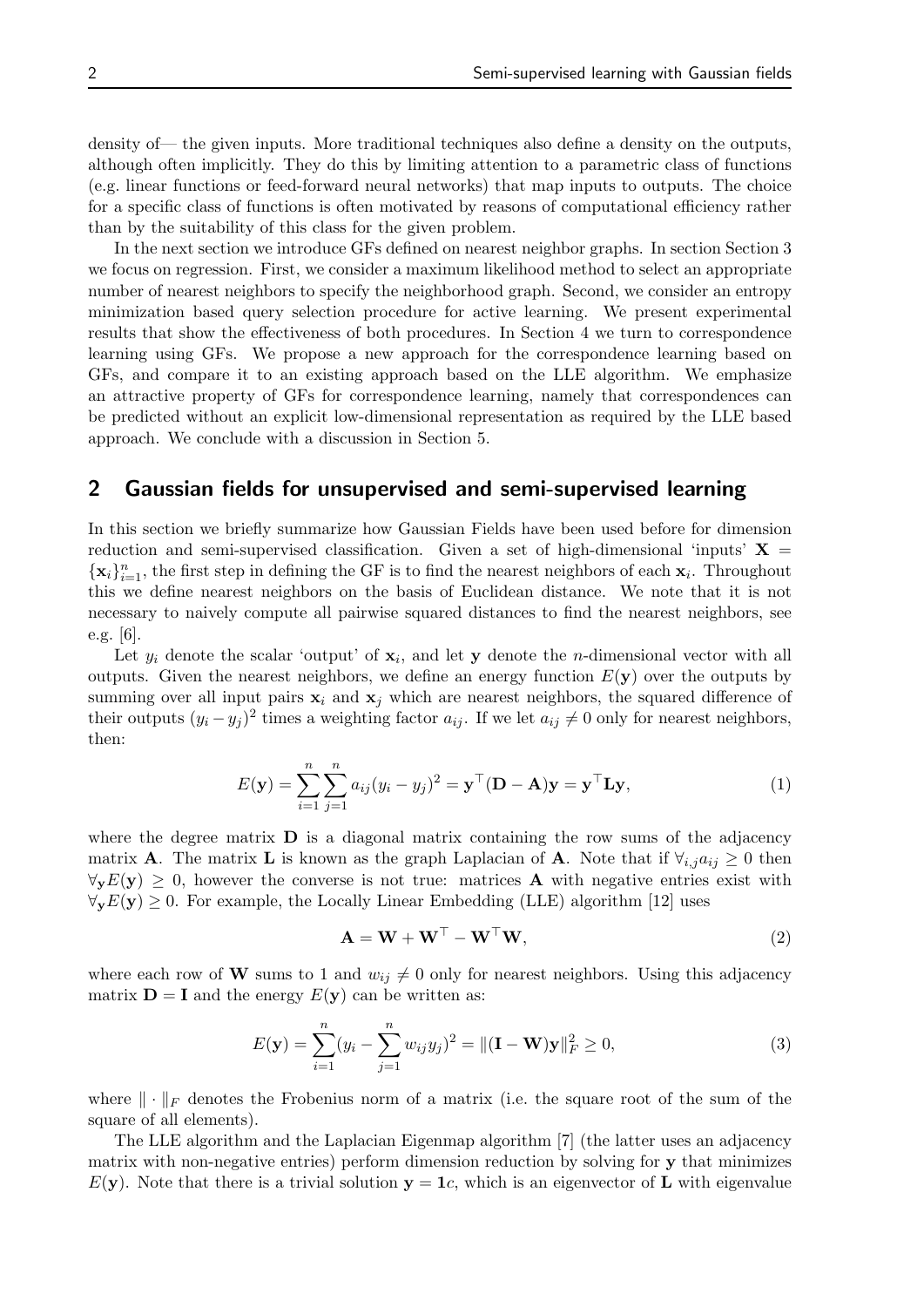zero. In order to prevent the trivial solution we can minimize the energy under the constraint that **v** is zero mean and has unit variance. The minimizer is then given by the eigenvector of  $\bf{L}$ with the second smallest eigenvalue. To extract  $(d+1)$  rather than d features, one can minimize E under the constraint that  $y_{d+1}$  should be orthogonal to the already extracted eigenvectors  $y_i$   $(i = 1, \ldots, d)$ . The resulting minimizing vectors  $y_i$  are all eigenvectors of **L**, the eigenvalues corresponding to later added features exceeding those corresponding to the already extracted features.

For semi-supervised classification, see e.g. [5, 17, 1], the value of some outputs  $y_i$  (i.e. the class labels, being 0 or 1 in the two class problems) of some data points  $x_i$  are known and thus fixed to these values. The energy  $E(y)$  is then minimized with respect to the remaining entries of y. Without loss of generality we can assume that all indices of supervised points are smaller than those of the unsupervised points. We can thus use the partition  $\mathbf{y} = [\mathbf{y}_s^{\top} \mathbf{y}_u^{\top}]^{\top}$ , where  $\mathbf{y}_u$ denotes the sub-vector for unsupervised points and  $y_s$  the sub-vector for the supervised points. Let  $\mathbf{L}_{ss}, \mathbf{L}_{us}$  and  $\mathbf{L}_{uu}$  denote the corresponding blocks of **L**:

$$
\mathbf{L} = \begin{pmatrix} \mathbf{L}_{ss} & \mathbf{L}_{su} \\ \mathbf{L}_{us} & \mathbf{L}_{uu} \end{pmatrix} . \tag{4}
$$

Throughout we will use this subscripting to refer to blocks of matrices and vectors that correspond to supervised and unsupervised points. The energy can be expanded as:

$$
E(\mathbf{y}) = \mathbf{y}_u^{\top} \mathbf{L}_{uu} \mathbf{y}_u + \mathbf{y}_s^{\top} \mathbf{L}_{ss} \mathbf{y}_s + 2 \mathbf{y}_u^{\top} \mathbf{L}_{us} \mathbf{y}_s, \tag{5}
$$

and for fixed  $y_s$ , the minimizer  $y_u^*$  of  $E(y)$  with respect to  $y_u$ , is characterized by the linear equation:

$$
\mathbf{L}_{uu}\mathbf{y}_u^* = -\mathbf{L}_{us}\mathbf{y}_s. \tag{6}
$$

Although  $L_{uu}$  is sparse, its inverse may be full and for large n computing and even storing the inverse can be problematic.

Some authors  $[5, 1]$  constrain y to be in the span of the m eigenvectors of L with smallest eigenvalues, i.e.  $y = Vw$  where V contains the m eigenvectors as columns. The coefficients in w are set to minimize the squared error  $\|\mathbf{y}_s - \mathbf{V}_s\mathbf{w}\|^2$ , where  $\mathbf{V}_s$  contains the rows of V corresponding to the supervised points. We note here that an alternative (and exact) method to solve (6), that avoids explicit inversion and that is in practice often much faster than computing a small eigenbasis, is to use the Cholesky decomposition  $L_{uu} = R^{\top}R$ , then solve for  $R^{\top}z =$  $-\mathbf{L}_{us}\mathbf{y}_s$ , and then for  $\mathbf{R}\mathbf{y}_u^* = \mathbf{z}$ . Several quantities which need to be evaluated in the techniques developed in the next sections can be computed using Cholesky factors in a similar manner.

In practice, the energy function  $E(\mathbf{v})$  cannot be directly used to specify a GF since L is singular (the constant vector is an eigenvector with eigenvalue zero). By adding a regularizer we ensure that it is positive definite and can be used as an inverse covariance matrix of the GF. Let  $M = L + \alpha I$ , then it is easy to see that M has the same eigenvectors as L, with the eigenvalues increased by  $\alpha$ . The regularizer replaces the infinite variance in the direction 1 from the GF distribution with variance  $\alpha^{-1}$ .

For the given points  $X$  we define the GF density over outputs  $y$  as:

$$
p(\mathbf{y}) = \mathcal{N}(\mathbf{y}; 0, \beta^{-1}\mathbf{C}) \propto \exp(-\frac{\beta}{2}\mathbf{y}^{\top}\mathbf{M}\mathbf{y}),
$$
\n(7)

where  $\beta$  is a scale parameter that controls the smoothness of the density and C denotes the inverse of M. Note that in the GF formulation, fixing some of the outputs to  $y_s$  induces a conditional density  $p(\mathbf{y}_u|\mathbf{y}_s)$ . The mean  $\mathbf{y}_u^*$  of this conditional density is given by (6) if we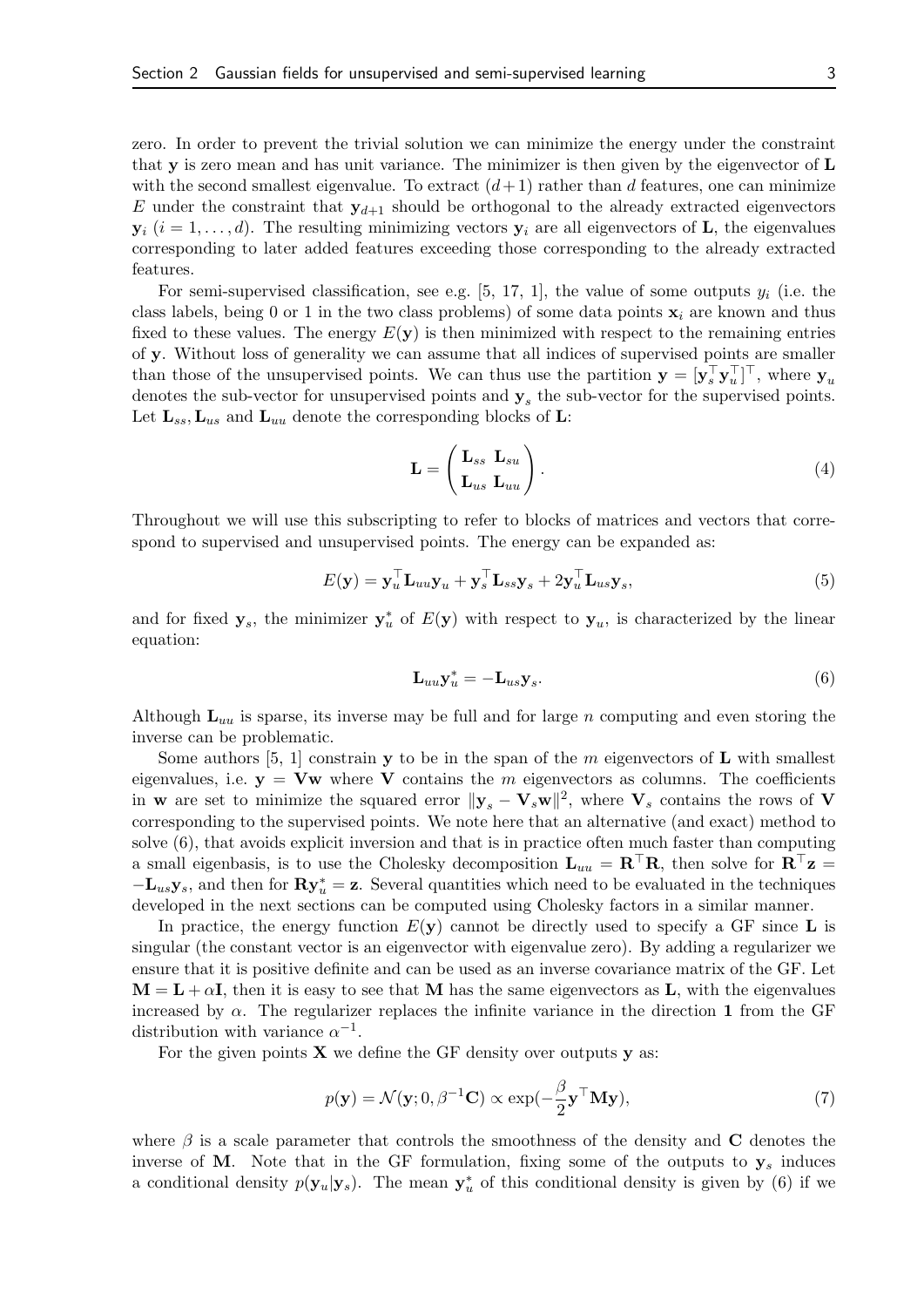replace the blocks of L with the corresponding blocks of M. Thus the methods considered above can be interpreted as computing the mean of the corresponding Gaussian field conditioned on the supervised points. In the next section we will exploit several other quantities associated with the GF density.

## 3 Active semi-supervised regression with Gaussian fields

Previous work [12, 7, 5, 17, 1] has considered the use of GFs for semi-supervised classification and dimension reduction; here we consider GFs for semi-supervised regression. The GF density  $p(\mathbf{y})$ defined in the previous section can be regarded as a prior density over outputs that favors the outputs of neighboring inputs to be similar. Given the values of some of the variables, collected in  $y_s$ , we obtain the posterior on the remaining variables  $p(y_u|y_s)$  (in the previous section we already discussed how to compute the mean of the posterior). It is straightforward to generalize this setup to predict several response variables independently using the same Gaussian field; for clarity we focus here on the case with a single response variable.

In work by others on semi-supervised classification, the adjacency matrix A that determines the energy function was specified directly by putting non-negative entries for nearest neighbors, or by using Gaussian kernels. As we argue next, for regression it is more useful to define A through a weight matrix W, as in (2). We set  $w_{ij} = 1/k$  if  $x_j$  is among the k nearest neighbors of  $x_i$  and  $w_{ij} = 0$  otherwise. In this way the energy function sums for each point the squared difference of its output and the average of its neighbors, cf. (3). In comparison, if we directly set the entries **A** corresponding to nearest neighbors to  $1/k$  then the energy function sums for each point the average squared difference between its output and that of its neighbors.

The apparently small difference to define A has an important consequence for extrapolation performance of regression using the GF. The effect is best understood through a simple example illustrated in Fig. 1. The input data consists of 300 data points along a spiral. The desired output of each point is its position if the data points are numbered along the spiral. For three data points (shown as circles) the desired output is specified. When  $A$  is specified directly, there is no force that drives extrapolation: if all points toward the end of the spiral are assigned the same output as the last supervised point, the contribution to the energy induced by these points is zero. When A is defined in the LLE-based manner (2) extrapolation is obtained: the data points towards the end of the spiral are assigned higher values to ensure that the average at the last supervised point matches the supervised value as good as possible. This is necessary since the unsupervised points at the other side of the last supervised point are assigned smaller values for the interpolation between the supervised points.

Because of the lack of extrapolation in the direct method, we use the LLE based energy function (3) in the remainder of this paper, with  $w_{ij} = 1/k$  when  $\mathbf{x}_j$  is one of the k neighbors of  $\mathbf{x}_i$ . Note that the extrapolation effect does not appear in the case of semi-supervised classification, since then desired outputs are always in the range of the supervised outputs (i.e. between zero and one).

#### 3.1 Model selection

The GF density  $(7)$  is parameterized by k, the number of nearest neighbors connected to each point, and the variance scale parameter  $\beta$ . Since it is hard to set these parameters by hand, it is desirable to find optimal values automatically. We can use the maximum a-posteriori (MAP) criterion to select appropriate values for k and  $\beta$ .

The posterior distribution on the parameters given the supervised outputs collected in  $y_s$ is  $p(k, \beta | \mathbf{y}_s) \propto p(\mathbf{y}_s | k, \beta) p(k, \beta)$ . Below we assume a uniform prior  $p(k, \beta)$  over the parameters. In this case MAP parameter estimation reduces to maximum marginal likelihood parameter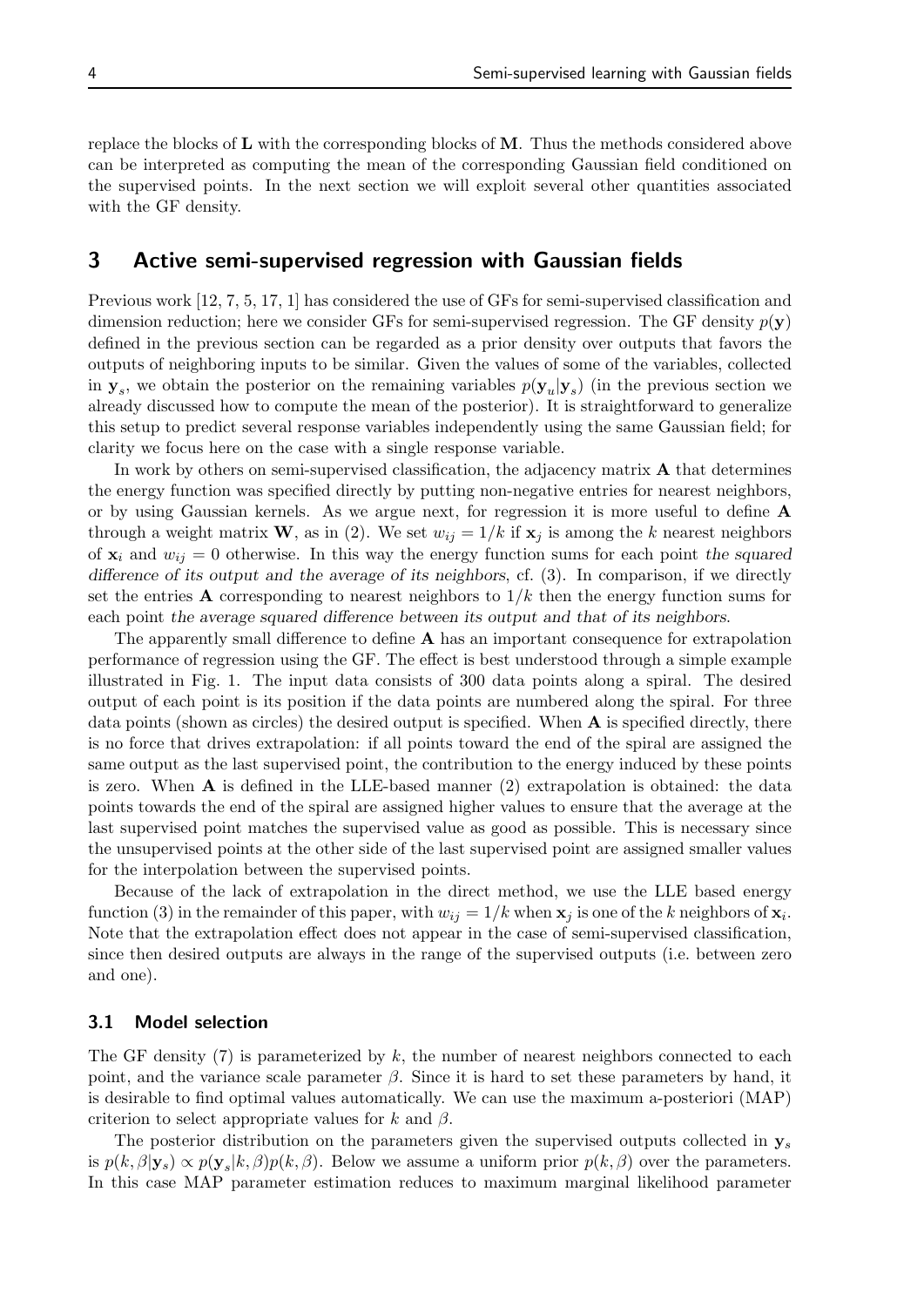

Figure 1: Input data distributed along spiral (left panel). True and predicted output for the data (right panel). The supervised points are encircled in both panels. Predictions are made using the direct and LLE based method to specify matrix A.

estimation, i.e. find arg  $\max_{k,\beta} p(\mathbf{y}_s|k,\beta)$ . Note that if the weights  $w_{ij}$  are not fixed to  $1/k$  but set to maximize the marginal likelihood, then a uniform prior on the parameters cannot be used. This is because the set of models with  $k + 1$  neighbors then includes the set of models with k neighbors as a subset.

Since  $p$  is Gaussian, the marginal likelihood of the supervised points is obtained relatively easily. Using  $n_s$  to denote the number of supervised points, the marginal log-likelihood of  $y_s$ , for particular k and  $\beta$ , is given by:

$$
\log p(\mathbf{y}_s|\beta, k) = -\frac{1}{2} \left[ \log |\mathbf{C}_{ss}| - n_s \log \beta + \beta \mathbf{y}_s^{\top} \mathbf{C}_{ss}^{-1} \mathbf{y}_s, \right],\tag{8}
$$

where  $\mathbf{C}_{ss}$  depends on k. Through differentiation, the maximum of the marginal log-likelihood over  $\beta$  and the maximizer  $\beta^*$  can be analytically obtained as:

$$
\beta^* = \arg\max_{\beta} \log p(\mathbf{y}_s | \beta, k) = n_s / (\mathbf{y}_s^{\top} \mathbf{C}_{ss}^{-1} \mathbf{y}_s), \tag{9}
$$

which can be substituted in (8) to find

$$
l^* = \log p(\mathbf{y}_s | \beta^*, k) = -\frac{1}{2} \left[ \log |\mathbf{C}_{ss}| + n_s + n_s \log(\mathbf{y}_s^\top \mathbf{C}_{ss}^{-1} \mathbf{y}_s / n_s) \right]. \tag{10}
$$

Thus, to find the optimal number of neighbors  $k^*$  we can evaluate (10) for  $k = \{1, 2, \ldots, k_{max}\}\$ and pick the value for which (10) is maximum. To evaluate (10), we need to find  $\mathbf{C}_{ss}$ , which can be computed without explicitly computing all entries of **C**. Recall that  $\mathbf{C} = \mathbf{M}^{-1}$ , then using the Cholesky decomposition  $M = \mathbf{R}^\top \mathbf{R}$  we can find the required entries of  $\mathbf{C}_{ss}$  by noting that  $\mathbf{C}_{ij} = \mathbf{e}_i^{\top} \mathbf{C} \mathbf{e}_j = \mathbf{e}_i^{\top} (\mathbf{R}^{\top} \mathbf{R})^{-1} \mathbf{e}_j \triangleq \mathbf{s}_i^{\top} \mathbf{s}_j$ , where  $\mathbf{e}_i$  is a vector with all zeros except for the *i*-th entry which equals 1, and  $\mathbf{s}_i = \mathbf{R}^{-\top} \mathbf{e}_i$ . Since **R** is triangular we can solve for  $\mathbf{s}_i$  in time linear in n.

Maximization of the marginal likelihood over the regularizer  $\alpha$  cannot be performed in closed form, but it is possible to use gradient based techniques. The derivative of  $l^*$  (the marginal loglikelihood maximized over  $\beta$ ) with respect to the regularizer  $\alpha$  equals:

$$
\frac{\partial l^*}{\partial \alpha} = \frac{1}{2} \text{Tr} \{ \mathbf{C}_{ss}^{-1} [\mathbf{C}^2]_{ss} \} - \frac{n_s}{2} \frac{\mathbf{y}_s^{\top} \mathbf{C}_{ss}^{-1} [\mathbf{C}^2]_{ss} \mathbf{C}_{ss}^{-1} \mathbf{y}_s}{\mathbf{y}_s^{\top} \mathbf{C}_{ss}^{-1} \mathbf{y}_s}.
$$
(11)

To find the required block of  $\mathbb{C}^2$  it is not necessary to explicitly compute this product. To see this, note that  $[\mathbf{C}^2]_{ij} = \mathbf{e}_i^{\top} \mathbf{C} \mathbf{C} \mathbf{e}_j \triangleq \mathbf{s}_i^{\top} \mathbf{s}_j$ . Again using the Cholesky decomposition of M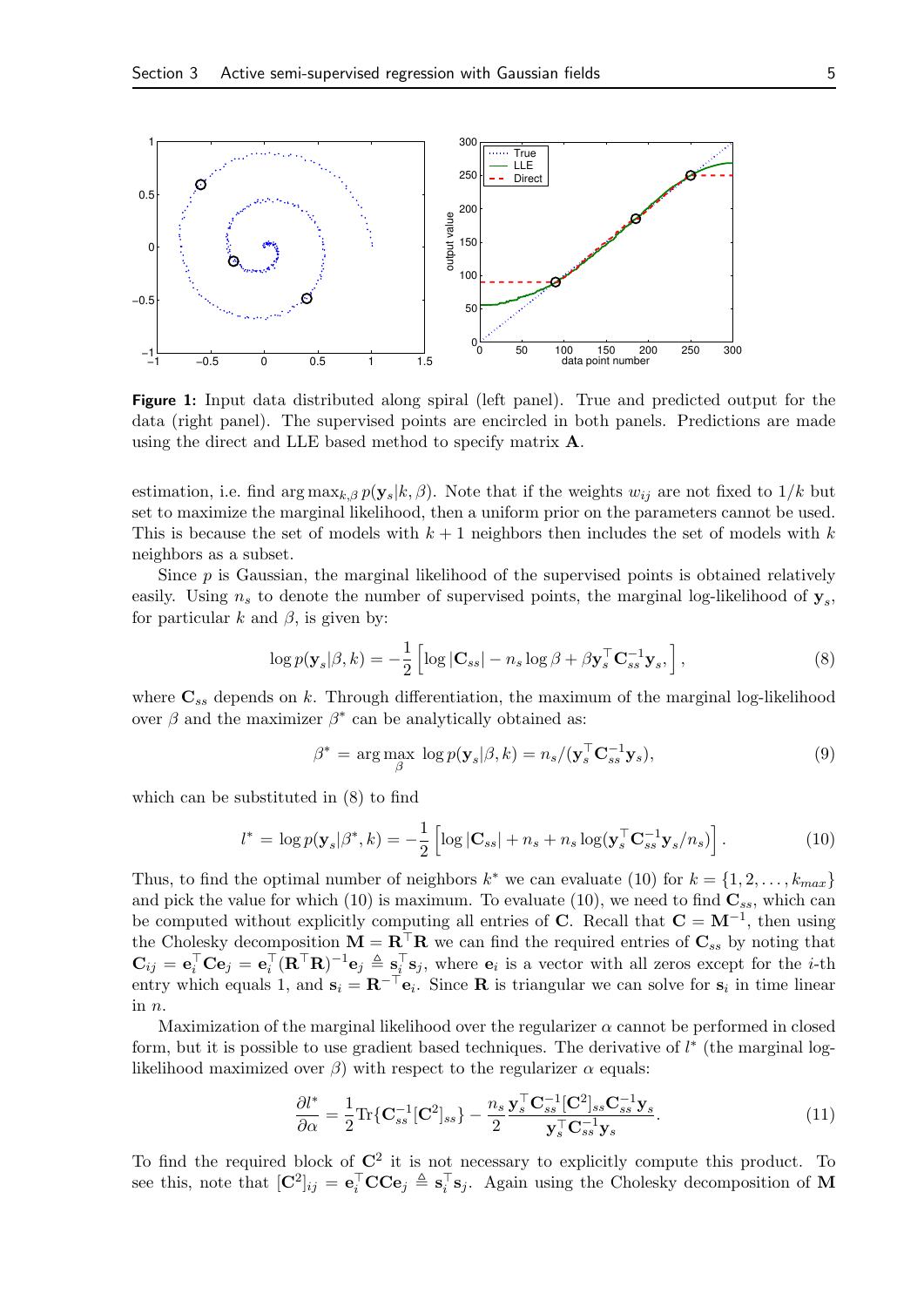(ignoring  $\beta$  for clarity), we can write  $\mathbf{s}_i = \mathbf{C} \mathbf{e}_i = (\mathbf{R}^\top \mathbf{R})^{-1} \mathbf{e}_i$ . We can solve for  $\mathbf{s}_i$  by first solving  $\mathbf{R}^\top \mathbf{z} = \mathbf{e}_i$  and then for  $\mathbf{R} \mathbf{s}_i = \mathbf{z}$ . Thus, to find the elements of  $[\mathbf{C}^2]_{ss}$  we only need the Cholesky factor **R** and solve the triangular linear systems to find the required  $s_i$ . However, after each gradient step the Cholesky factors will need to be recomputed. This makes optimization over the regularizer computationally demanding. In our experiments we therefore fixed the regularizer at  $\alpha = 10^{-11}$ .

#### 3.2 Query selection

In a semi-supervised active learning setting a set of unlabelled points is given and the learning system asks the user to label one or more of these points to gain prediction accuracy on the remaining unlabelled points. The question is now: for a given labelled set of points, which data points should be additionally labelled to maximize prediction accuracy?

To determine which query set of fixed size is the most informative, we may consider the entropy  $H(\mathbf{y}_u|\mathbf{y}_s)$  of the conditional density of the unlabelled points given a labelled query set, and aim for the query set that leads to the lowest conditional entropy, see also [8, 4]. Intuitively, we want the uncertainty of our predictions on the unlabelled points, given the labelled points, to be as small as possible. The rationale is that, if we assume that the mean of the field will approach the true value of the response variable, then we would like the distribution  $p(\mathbf{y}_u|\mathbf{y}_s)$ to be concentrated as tight as possible around its mean. The chain-rule of entropies tells us that  $H(\mathbf{y}) = H(\mathbf{y}_s) + H(\mathbf{y}_u|\mathbf{y}_s)$ . Thus, since the entropy of the complete field  $H(\mathbf{y})$  is fixed, we can equivalently aim for the query set with the largest entropy. Note that that to compute the entropy  $H(\mathbf{y}_s) = \frac{1}{2} \log |\mathbf{C}_{ss}| - \frac{1}{2} n_s \log \beta + \text{const.}$  we can use the Cholesky factors of M as above to find  $\mathbf{C}_{ss}$ .

To find the single variable with maximum variance we could compute all variances, the diagonal elements of C. However, already by selecting the maximum variance variable from a random subset of all variables, we have large probability of selecting one of the variables with largest variance. In fact, like in [14], we can compute confidence bounds of the type: with probability at least  $1-\delta$  the variable with largest variance among m uniformly randomly selected variables is among the  $\varepsilon$  fraction of variables with largest variance, if  $m \geq \lceil \log \delta / \log (1 - \varepsilon) \rceil$ . For example, if we use a random subset of 59 variables then with probability at least 95% the selected variable will be among the 5% of variables with the largest variances.

The number of possible query sets grows quickly with  $n<sub>s</sub>$  and heuristic search methods are inevitable already when  $n<sub>s</sub>$  is moderately large. A simple, and in practice very successful, scheme is to start with an initial random subset. Until some stopping criterion is met, randomly some variable  $y_i$  not in the current subset is selected. An exchange is made if replacing one of the variables in the current query set with  $y_i$  yields a higher joint entropy of the query set.

If we have some labelled points (the labels of which are collected in  $y_t$ ) and want to find an additional set of queries indexed by s. Thus, the outputs are divided in two disjoint sets: the already labelled  $y_t$  and the sofar unlabelled  $y_u$  and the new queries are a subset of the sofar unlabelled :  $s \subset u$ . We can proceed as above, by considering the conditional field  $p(\mathbf{y}_u|\mathbf{y}_t)$  and compute the required entropies from the Cholesky decomposition of  $\mathbf{M}_{uu}$ , rather than from the decomposition of M. (We can also use this to greedily, one-by-one, select an initial set of queries rather than randomly in the algorithm described above.) However, in an active learning system that computes a new query after the user has answered a previous query, the set of unlabelled points changes after each answered query. This would require to compute after each answered query the Cholesky factors of a different matrix  $M_{uu}$ <sup>1</sup>. However, we can use the Cholesky factors of the whole matrix M to find a query set which maximally reduces the entropy in the distribution on the unlabelled points, if some points have already been labelled. To see this note

<sup>&</sup>lt;sup>1</sup>Note that also to predict  $y_u$  the Cholesky factor of  $M_{uu}$  has to be computed.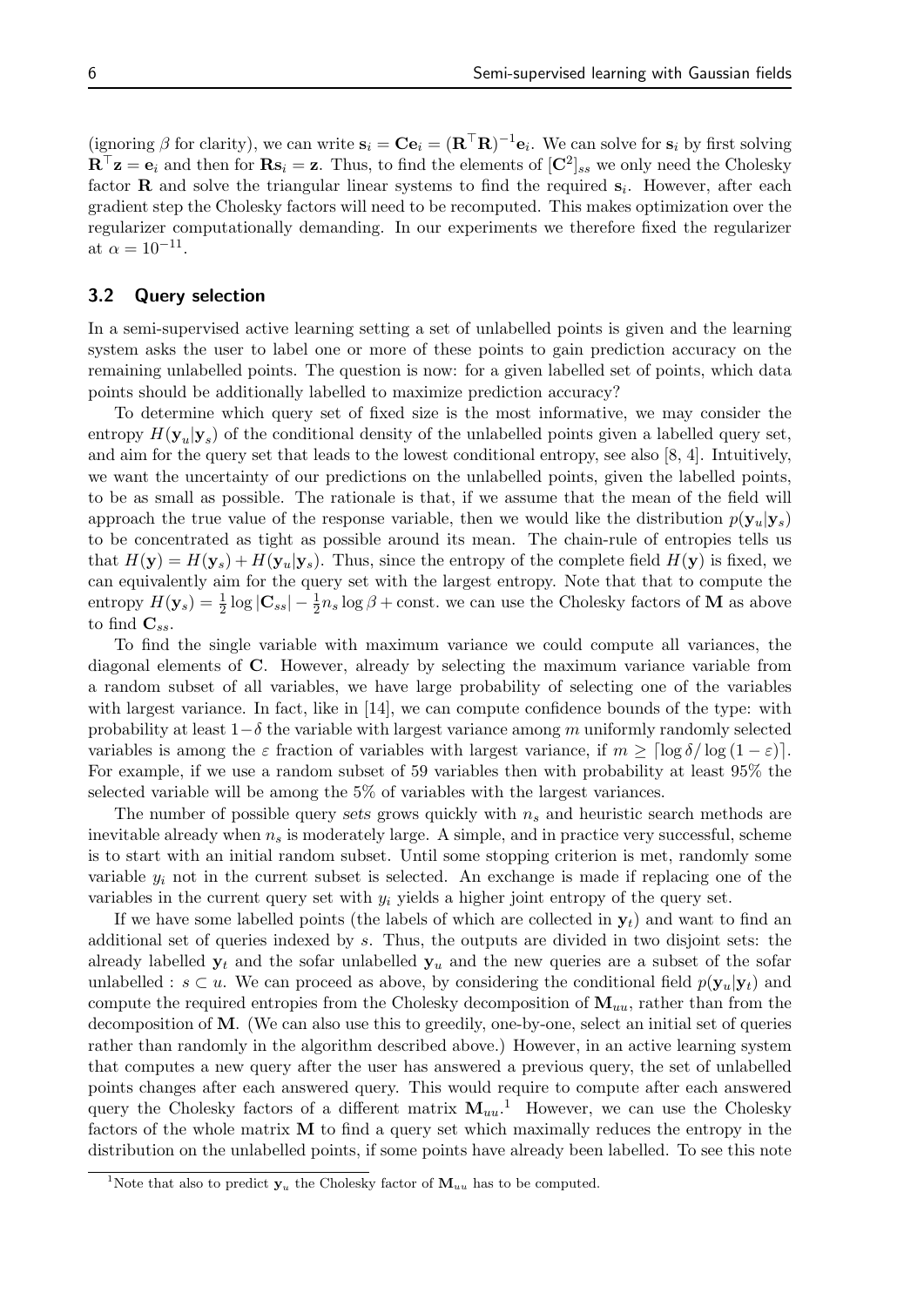that from the chain-rule of entropies we have that  $H(\mathbf{y}_{u\setminus s}|\mathbf{y}_{s\cup t}) = H(\mathbf{y}) - H(\mathbf{y}_{s\cup t})$ . Thus to find the next query set that maximally reduces the entropy in the remaining unlabelled points we find the query set s that, together with  $t$ , has the maximum entropy in the complete field. This can be done by evaluating the entropy  $H(\mathbf{y}_{s\cup t})$  for different new query sets and picking the one that maximizes this entropy.

#### 3.3 Experimental results

First we consider a face-pose estimation experiment to give a qualitative illustration of the techniques described above. The input data consists of a set of 2000 images of a face that looks in different directions, varying both horizontally and vertically (see the images depicted in Fig. 2). The goal is to predict the pose of the face.

A neighborhood graph with 20 neighbors was used that was computed directly on the basis of the squared distance between the  $40 \times 40$  pixel images. The supervised data was obtained as follows: first the user has to place a random image in a two-dimensional plane. Then, using the minimum entropy principle a next query image is selected and the user places this image also in the plane. This process was repeated until ten images were placed in the plane. The two coordinates of the position in the plane of each image are considered as the supervised values of the two response variables which correspond to the horizontal and vertical viewing direction (pose) of the face.

In Fig. 2 the predicted pose parameters of all 2000 images are shown, the coordinates of the ten supervised images are indicated with the digits  $1, \ldots, 10$ . Observe that the query selection procedure mainly requested supervision for relatively extreme views. In the same figure we also plotted four lines, the images nearest to the circles on the lines are plotted next to the figure. These images show that using only 10 supervised examples a reasonable prediction on the pose depicted in the other images can be made.

We continue with quantitative experimental results obtained using a data set of 698 images  $(64\times64 \text{ pixels})$  of a face rendered by computer graphics software.<sup>2</sup> The face is viewed and lit from different directions and for all images the ground truth viewing direction (longitude and latitude) and lighting direction (longitude) are available. The task is to predict the viewing direction and lighting direction of unsupervised images. The three response variables were normalized to the range [0, 3.5] yielding approximately unit variance. We fixed the regularizer  $\alpha$  at  $10^{-11}$ .

In the experiments we used all 698 images. Some of the images were supervised and others not; the supervised images were selected either randomly or with by an active learning scheme. The squared errors between the predictions and the ground truth are averaged over the unsupervised points and over the different response variables. All reported results are averages over 20 experiments and we used t-tests to assess the  $p$ -value significance levels of the obtained results presented in Fig. 3 (note the log scale).

#### 3.3.1 Query selection.

In Fig. 3 we show both for random query selection (dotted lines) and for active query selection (solid lines) the average squared errors over ten experiments against the number of neighbors k used in the model. The different lines (from top to bottom) show results for  $10, 20$  and 100 labelled points. We started the query selection procedure with the greedy query selection method, i.e. selecting one-by-one the queries that are expected to yield the most information given the other already selected query points. After the greedy initialization we improved the query set by an iterative procedure. We randomly selected one point not in the query set and computed whether the query set entropy increased if this point replaced any of the points in

<sup>&</sup>lt;sup>2</sup>The data, in [15] used for unsupervised learning, is available from  $http://isomap.stanford.edu$ .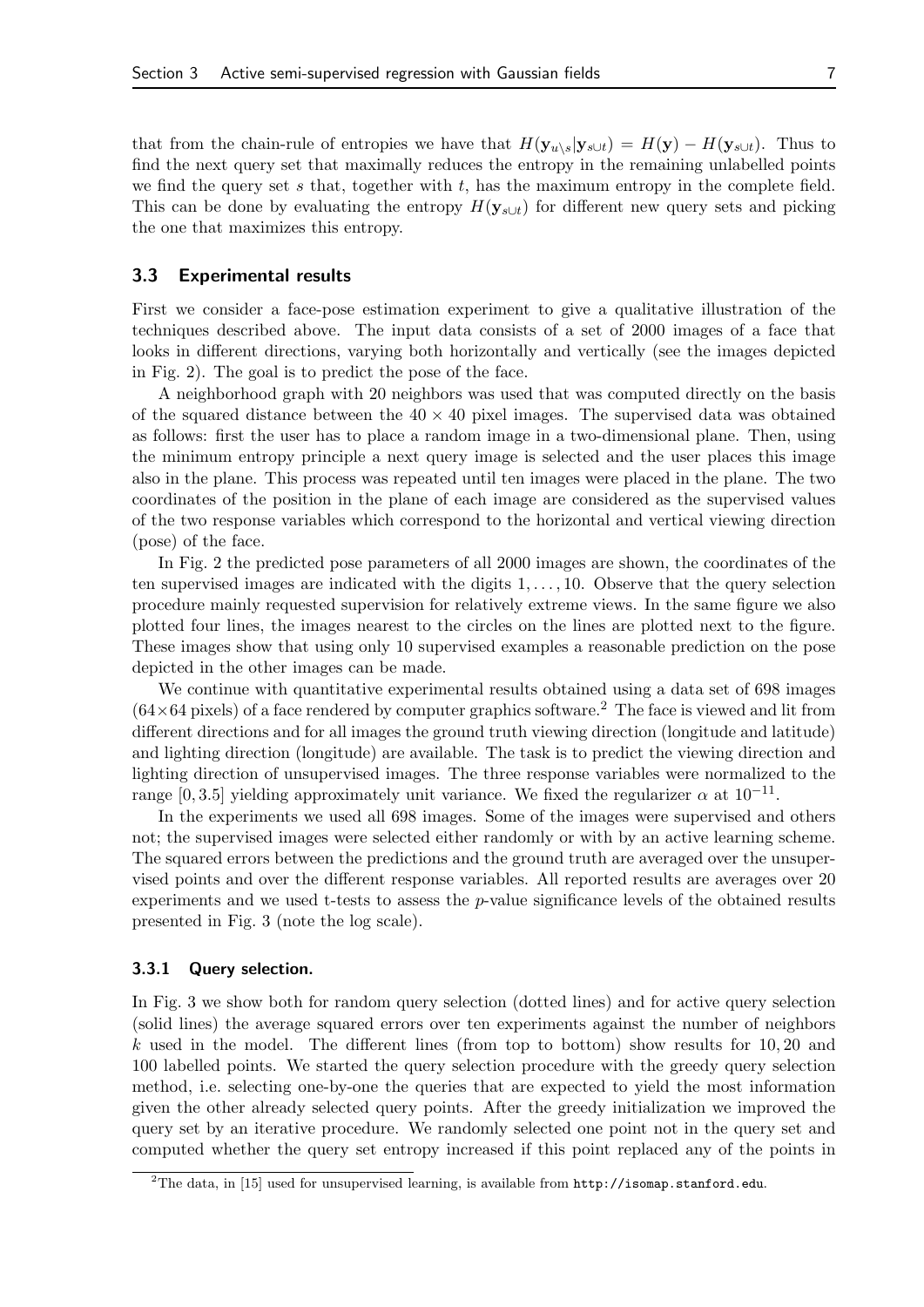

Figure 2: Predicted pose parameters of 2000 images, together with the pose parameters of the 10 supervised images. For 40 other points in the pose space we plotted next to the figure the image with the most similar predicted pose-parameters.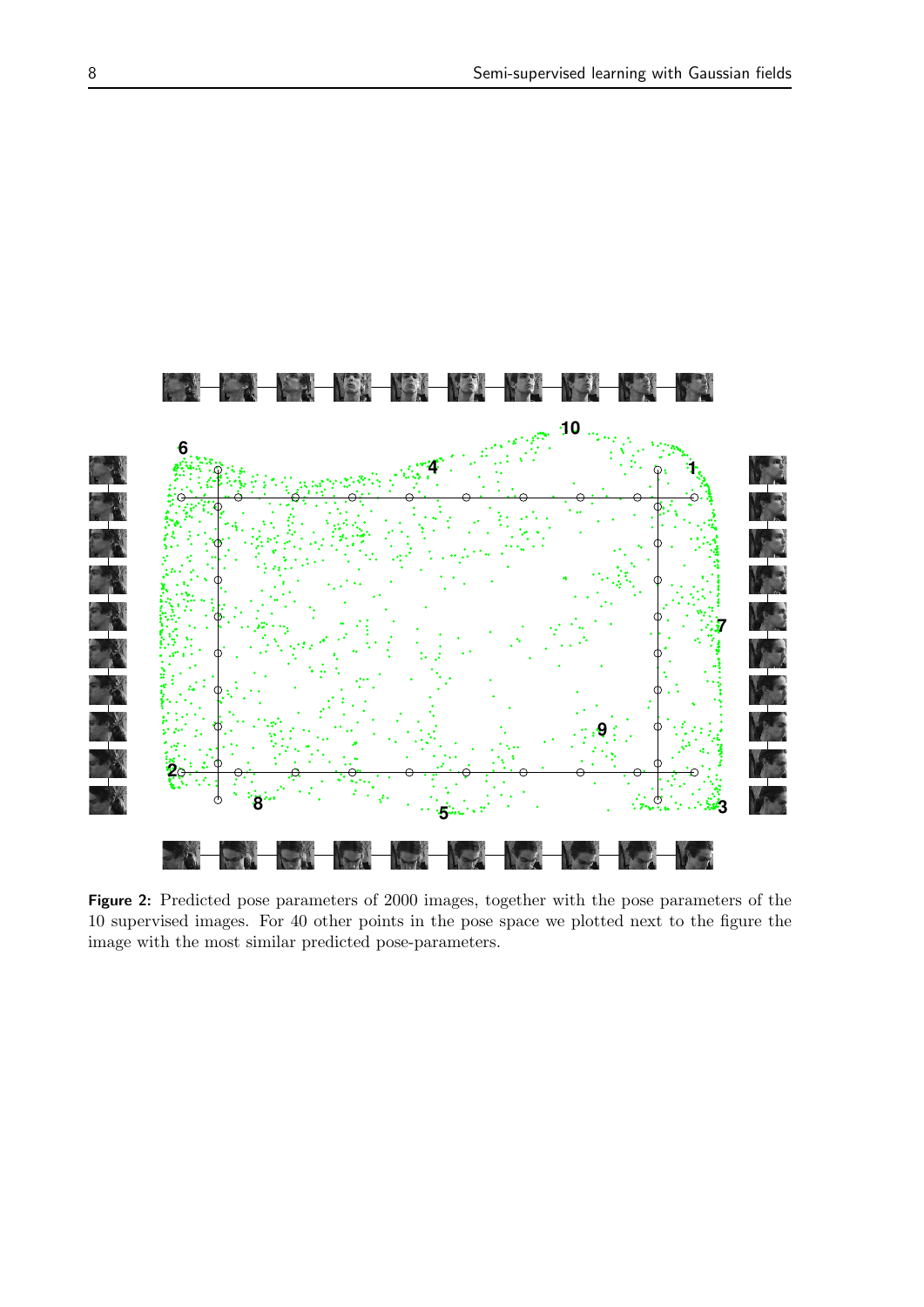

Figure 3: Errors on unsupervised points against number of neighbors, using 10, 20 and 100 randomly (dotted lines) and actively (solid lines) selected queries (top panel). Some example images (bottom right). Model selection results versus using optimal  $k$  value (table).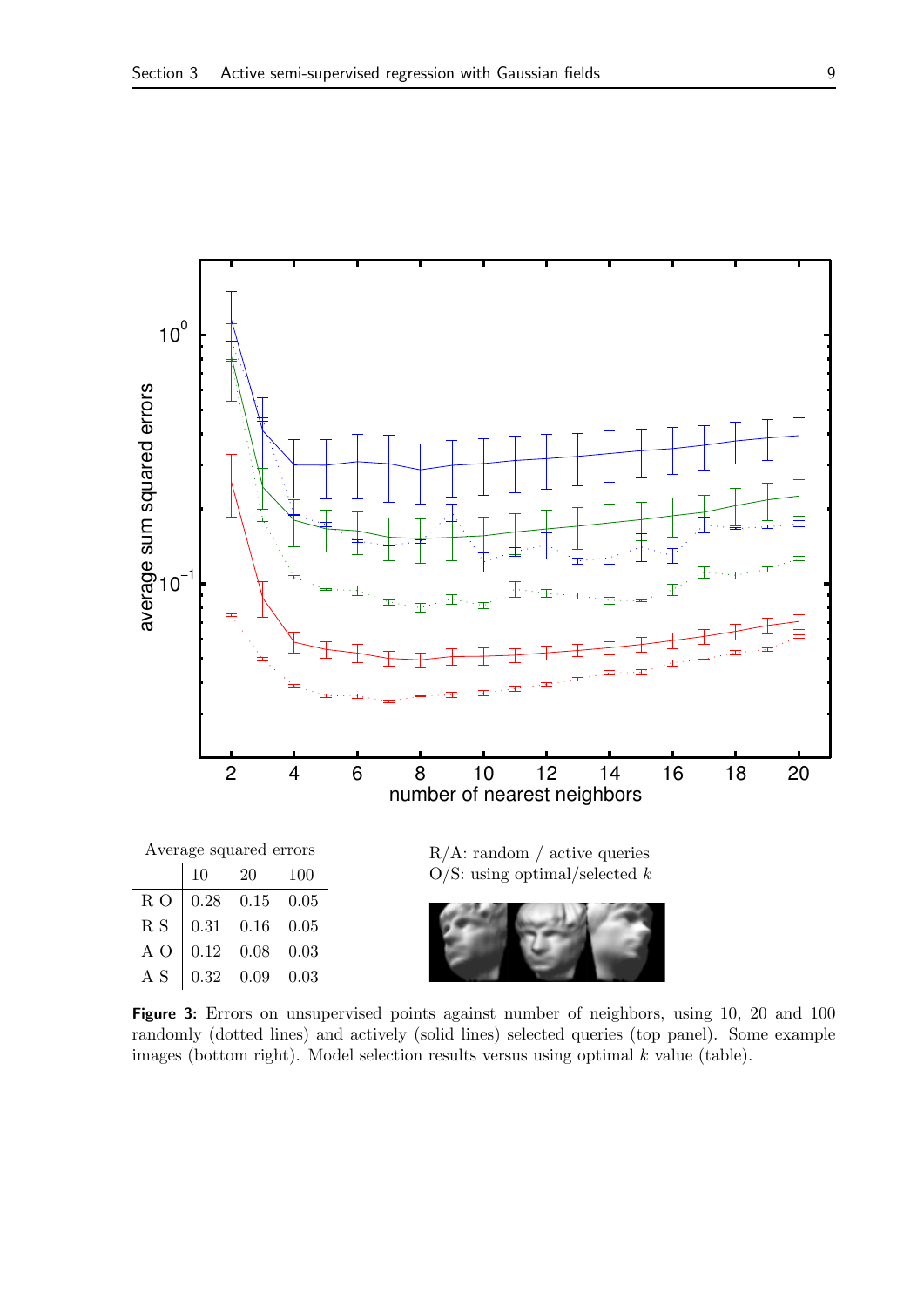the current query set. We terminated the iterations if no entropy increase was achieved after considering 20 unsupervised points in this manner.

We ran experiments for neighborhood graphs of different connectivity:  $k = 2, 3, \ldots, 20$ . In all but 4 of the 57 combinations of k and a number of labelled points the active learning algorithm performs significantly  $(p < 0.001)$  better than using random queries. Also note that the standard deviation in the performance of the active learning approach is much smaller. We conclude that the active learning algorithm outperformed the usage of random queries.

#### 3.3.2 Model selection.

Next, we consider the performance of the maximum likelihood model selection procedure described in Section 3.1. Note that query selection depends on the number of neighbors that are used, and that model selection depends on the supervised queries. To combine model selection with query selection we use a greedy procedure: first a random query is labelled, and then alternatingly k is selected using the labelled points (as described in Section 3.2), and a new query is selected depending on the current k and already labelled points (as described in Section 3.1). If instead a random query set is selected and labelled, we can do model selection directly using all labelled points.

The table in Fig. 3 shows the (average) results that were obtained with the optimal value of  $k$  in each experiment and with the value of  $k$  found by model selection. In each of the 20 experiments the optimal value of k was determined separately for using active and random queries: it is the number of neighbors for which the smallest prediction error was obtained (using active or random queries respectively).

For random queries using the optimal  $k$  does not give significantly better results than using model selection ( $p = 0.1$ ). Thus model selection works well when using random queries. However, for actively selected queries and only 10 supervised points, the results for optimal  $k$  are significantly better  $(p < 0.02)$ . The reason is that for few supervised points, model selection picks too small k which causes the query selection procedure to perform poorly. Comparing active and random queries, we found that for 10 queries there is no significant difference between active and random selection if model selection is used  $(p = 0.4)$ . For more queries active selection is significantly better  $(p < 0.0001)$ .

## 4 Correspondence learning

The second learning problem we consider is learning correspondences between two sets of data points. Each data set is assumed to be sampled from a different high-dimensional embedding of the same underlying low-dimensional manifold. The learning examples consist of (i) several 'supervised' pairs of points (one from each data set) that are in correspondence, i.e. have the same (unknown) coordinate on the underlying manifold and (ii) many 'unsupervised' points in each set for which the corresponding point in the other set is unknown. The goal is to predict other correspondences, i.e. for 'unsupervised' points we want to predict which point in the other set corresponds to it.

### 4.1 Correspondence learning with the LLE algorithm

The approach to correspondence learning taken in [3] is to perform dimensionality reduction for both sets simultaneously with LLE, explicitly aiming at discovering the underlying lowdimensional coordinates. The energy function adds the separate LLE energy function (3) of each set. The given correspondences are accounted for by constraining the low-dimensional coordinates of corresponding points to coincide, as we explain next.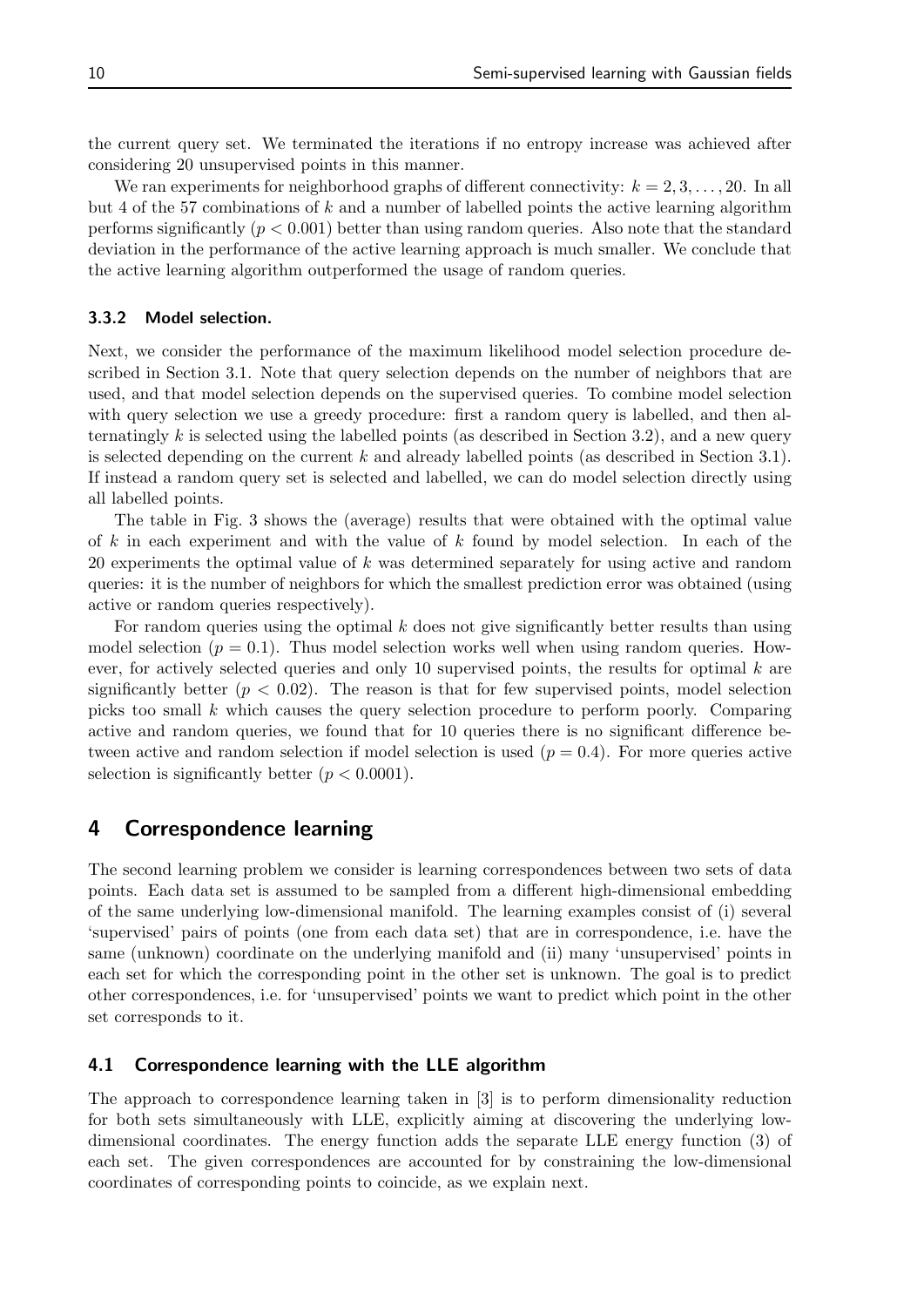Without loss of generality we order the points in both sets in such a manner that the corresponding points have equal indices in each set, and all points with a correspondence have a smaller index than points without a correspondence. Let us use  $a$  and  $b$  to index the two data sets. Let  $\mathbf{L}^a$  and  $\mathbf{L}^b$  be the graph Laplacians, c.f. (1) and (3), of the separate sets as used by LLE. We partition  $\mathbf{L}^a$  as

$$
\mathbf{L}^a = \begin{pmatrix} \mathbf{L}_{ss}^a & \mathbf{L}_{su}^a \\ \mathbf{L}_{us}^a & \mathbf{L}_{uu}^a \end{pmatrix},\tag{12}
$$

and  $\mathbf{L}^b$  is partitioned accordingly. The vector  $\mathbf{y}^a$  is partitioned into a block for the points with correspondence  $y_s^a$  and a block for the other points  $y_u^a$ , and similarly for  $y^b$ . Let

$$
\mathbf{L} = \begin{pmatrix} \mathbf{L}_{ss}^a + \mathbf{L}_{ss}^b & \mathbf{L}_{su}^a & \mathbf{L}_{su}^b \\ \mathbf{L}_{us}^a & \mathbf{L}_{uu}^a & 0 \\ \mathbf{L}_{us}^b & 0 & \mathbf{L}_{uu}^b \end{pmatrix} .
$$
 (13)

Taking into account the constraints  $y_s^a = y_s^b \triangleq y_s$ , and letting  $y = [y_s^{\top} y_u^{a^{\top}} y_u^{b^{\top}}]^{\top}$ , the energy function can be written as:

$$
E(\mathbf{y}) = \mathbf{y}^\top \mathbf{L} \mathbf{y}.\tag{14}
$$

Analogous to the normal LLE algorithm, the eigenvectors of L with smallest eigenvalues give the minimum energy assignments of  $y_u^a, y_u^b$ , and  $y_s$ . The low-dimensional coordinates of each point are in the corresponding row of the matrix of which the columns are the smallest eigenvectors of **. To predict a correspondence of an unsupervised point in set**  $a$ **, the nearest** (using Euclidean distance in the low-dimensional representation) point from set b is found. Note that the dimensionality of the low-dimensional space, as well as relative scaling of the dimensions, influences the obtained results. In some cases an appropriate dimensionality for the embedding is known, in other cases however this dimensionality has to be estimated. Furthermore, in the above approach an appropriate number of nearest neighbors has to be determined for each set.

The semi-parametric correspondence learning setup in [16] differs in that it delivers a mixture of factor analyzers from which the high-dimensional corresponding observations can be reconstructed without storing the training data. However, in the semi-parametric approach some trade-off has to be made between satisfying the correspondences (making sure that correspondences have similar low dimensional coordinates) and mutual alignment of the factor analyzers fitted to each set of observations (making sure that each factor analyzer assigns approximately the same low-dimensional coordinates to data points).

#### 4.2 Correspondence learning with Gaussian fields

By casting the correspondence learning in the GF framework, we do not need an explicit representation in a low-dimensional space. Essentially, we compute quantities that are averaged over possible representations based on their likelihood under the GF distribution. As a first step we define a GF for each point set separately as in the previous sections, with inverse covariance matrices  $\beta \mathbf{M}^a$  and  $\beta \mathbf{M}^b$ . We may view this as a single GF with two independent subfields. To account for correspondences, we constrain variables that are linked by the correspondences to have identical (but unknown) values. The constraints induce correlations between other variables in the subfields. The inverse covariance matrix  $\beta \mathbf{M}$  is obtained in the same way as **L** above, where the two variables of each correspondence pair have been replaced by a single variable. Again we use  $C$  to denote the inverse of  $M$  of the combined field. The expected squared difference  $(y_i - y_j)^2$  under the constrained GF distribution is:

$$
E[(y_i - y_j)^2] = E[y_i^2] + E[y_j^2] - 2E[y_i y_j] = \beta^{-1}(\mathbf{C}_{ii} + \mathbf{C}_{jj} - 2\mathbf{C}_{ij}).
$$
\n(15)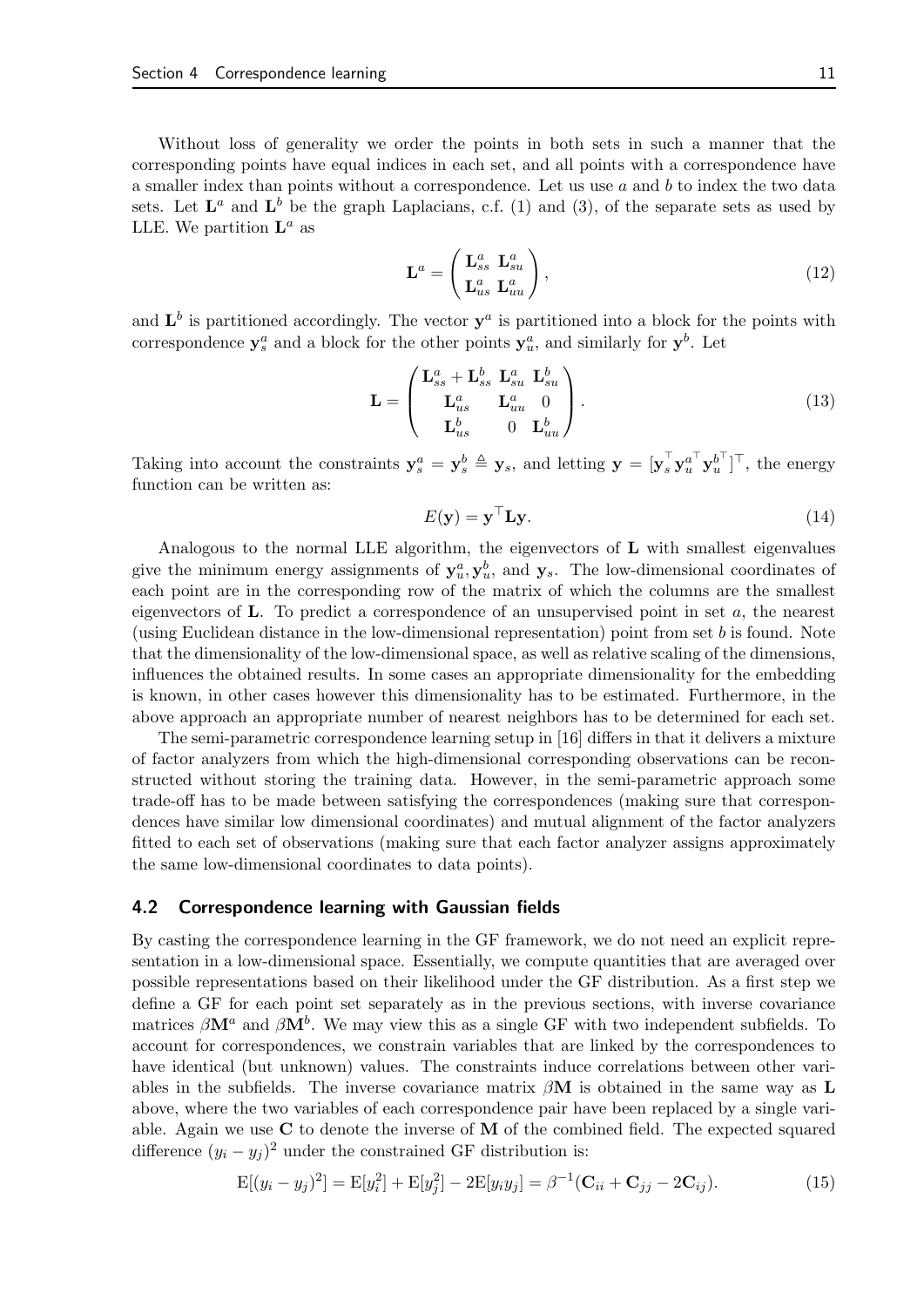Given a query point  $i$  from one set we can then find the point  $j$  in the other set with smallest expected squared difference (note that this point j is invariant for the value of  $\beta$ ).

The LLE based method could be viewed as an approximation to our GF based method in the following sense. Let  $\mathbf{v}_t$  and  $\lambda_t$  denote eigenvectors and the corresponding eigenvalues of  $\mathbf{C}$ , then we can write

$$
\mathbf{C}_{ij} = \sum_{t} \mathbf{v}_t(i) \mathbf{v}_t(j) \lambda_t.
$$
 (16)

Let the eigenvalues be ordered from large to small:  $\lambda_t \geq \lambda_{t+1}$ , the LLE based method [3] is obtained (for embedding dimensionality d) as follows. We set  $\lambda_t \leftarrow 1$  for  $t \in \{1, \ldots, d+1\}$  and  $\lambda_t \leftarrow 0$  for  $t > d+1$ . The squared distance in the eigenvector embedding used by the LLE based method equals  $\mathbf{C}_{ii} + \mathbf{C}_{jj} - 2\mathbf{C}_{ij}$ , where the  $\mathbf{C}_{ij}$  are computed as in (16) with the replaced  $\lambda_t$ .

#### 4.2.1 Model selection

In the correspondence problem we can use a marginal likelihood model selection procedure (selecting an appropriate number of neighbors k and variance scale parameter  $\beta$ ) similar to the procedure used in the previous section. However, here we consider the high-dimensional input vectors as the variables that we want to predict. For the correspondences both high-dimensional input vectors belonging to sets a and b are known.

The model selection method of the previous section is based on maximizing the marginal log-likelihood of the supervised data. Suppose that the input vectors from set  $a$  and  $b$  have dimensionality respectively  $d_a$  and  $d_b$ . Let  $d = d_a + d_b$ , then we define the  $n_s \times d$  matrix **Z** as the matrix having in the  $i$ -th row the concatenation of the input vectors of the  $i$ -th correspondence pair. In the current setting, model selection will be based on maximizing the marginal loglikelihood of **Z**. Assuming all columns  $z_i$  of **Z** are independently and identically distributed according to the GF distribution, this translates into maximizing the sum of the marginal loglikelihoods of the columns of **Z**. Thus model selection is based on finding k and  $\beta$  that maximize:

$$
p(\mathbf{Z}|k,\beta) = \sum_{j=1}^{d} \log p(\mathbf{z}_j|k,\beta)
$$
\n(17)

$$
= \sum_{j=1}^{d} -\frac{1}{2} \left[ \log |\mathbf{C}_{ss}| - n_s \log \beta + \beta \mathbf{z}_j^{\top} \mathbf{C}_{ss}^{-1} \mathbf{z}_j \right]
$$
(18)

$$
= -\frac{1}{2} \left[ d \log |\mathbf{C}_{ss}| - n_s d \log \beta + \beta \text{Tr} \{ \mathbf{Z}^\top \mathbf{C}_{ss}^{-1} \mathbf{Z} \} \right]. \tag{19}
$$

The maximization with respect to  $\beta$  can again be done in closed form yielding an expressions similar to  $(9)$  and  $(10)$ :

$$
\beta^* = \arg \max_{\beta} \log p(\mathbf{Z}|\beta, k) = n_s d / \text{Tr}\{\mathbf{Z}^\top \mathbf{C}_{ss}^{-1} \mathbf{Z}\},\tag{20}
$$

$$
l^* = \log p(\mathbf{Z}|\beta^*, k) \tag{21}
$$

$$
= -\frac{1}{2} \left[ d \log |\mathbf{C}_{ss}| + n_s d + n_s d \log \left( \text{Tr} \{ \mathbf{Z}^\top \mathbf{C}_{ss}^{-1} \mathbf{Z} \} / (n_s d) \right) \right]. \tag{22}
$$

To find the value of k for which  $l^*$  is maximal (and the corresponding  $\beta^*$ ) we evaluate (22) for different values of k. To do this we need to find  $\mathbf{C}_{ss}$ , which can be computed with methods discussed in the previous section. Note that to compute the trace in (22) we can use  $\text{Tr}\{\mathbf{Z}^{\top}\mathbf{C}_{ss}^{-1}\mathbf{Z}\} = \sum_{j=1}^{d} \mathbf{z}_{j}^{\top} \mathbf{C}_{ss}^{-1} \mathbf{z}_{j}$ . Thus the required amount of computation grows only linearly in the number of input dimensions d.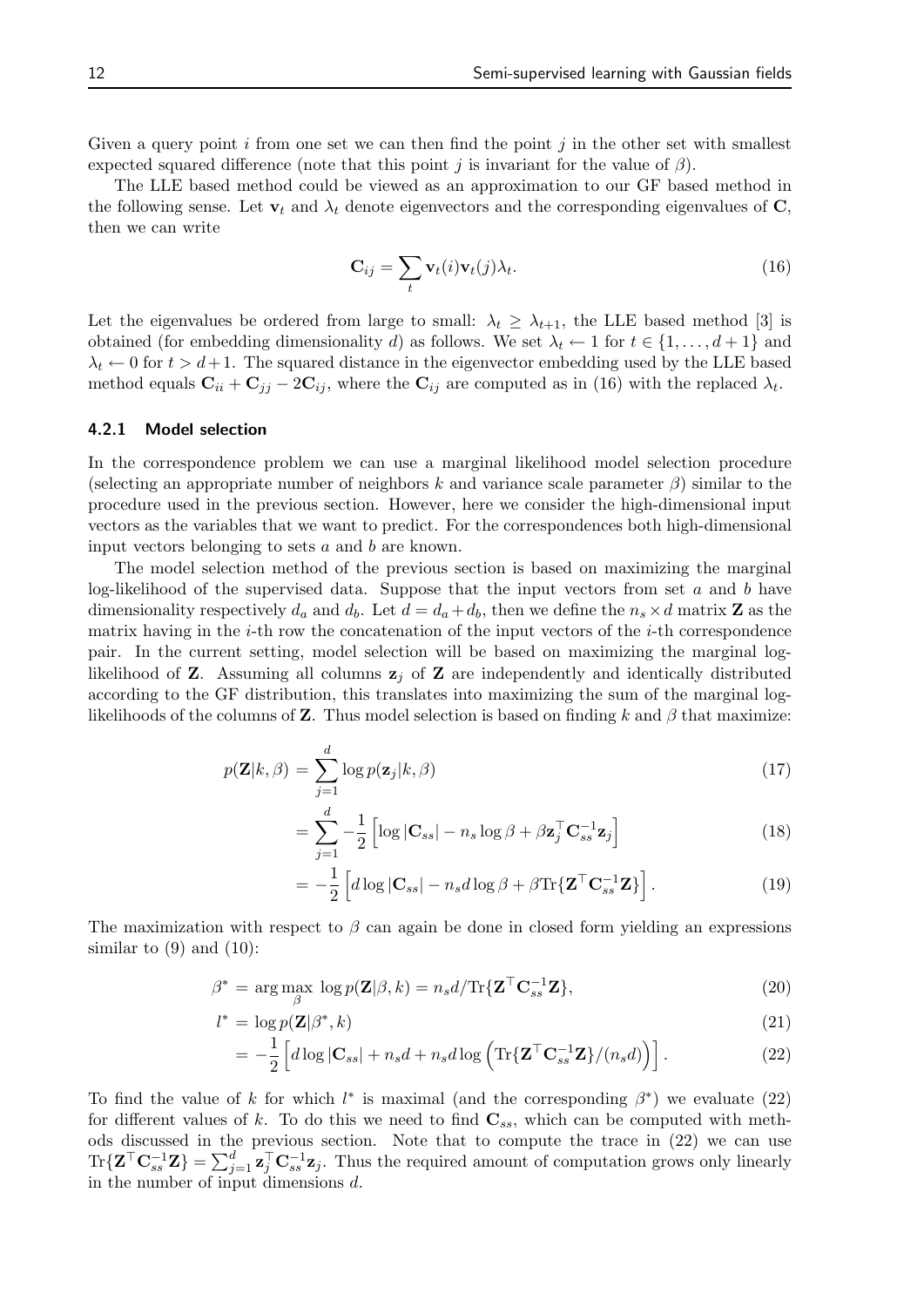

Figure 4: Mean (top left) and standard deviations (top right) of error against number of correspondences. Results are shown for the LLE based method using 1 up to 5 dimensions and the GF method. Three examples of corresponding images connected by bars (bottom).

#### 4.3 Experimental results

We compare the performance of our GF approach with the LLE approach proposed in [3] using representations of different dimensionality. The data sets we used each contain 2500 views of a toy puppet recorded by positioning a camera on different positions on the hemisphere centered at the object.<sup>3</sup> For each view of one object there is a corresponding view of the other object recorded from the same camera position, see the images in Fig. 4. Given some corresponding views, the task is to predict for each remaining image in set  $a$  which is the corresponding image in set b. We compare the position of the camera of the true correspondence and the predicted correspondence. The error we measure is the summed squared error in the longitude of camera  $(0^{\circ} - 360^{\circ})$  and latitude  $(0^{\circ} - 90^{\circ})$ . The neighborhood graph (using  $k = 20$  neighbors) was based on Euclidean distances when between the  $64 \times 64$  pixel images (considering each pixel as a coordinate in the image space).

In Fig. 4 the mean and standard deviation of the errors are shown of ten experiments using different random sets of 20, 50, 100 and 200 correspondences. First, we can see that for dimensionality smaller than three the LLE based method performs poorly; the differences with GF are significant with  $p < 0.01$ . The reason is that of the two degrees of freedom in the data, one (the longitude of the camera) is periodic. Therefore an additional dimension is required for a suitable representation. Second, the GF approach leads to equal or smaller errors and has less variance in the errors than the LLE based method using three or more dimensions and less than 100 correspondences (7 of the 9 differences are significant with  $p < 0.05$ ). We conclude that the GF method (i) removes the need to find the optimal representation dimensionality and (ii) performs as good as or better than the LLE based method.

<sup>&</sup>lt;sup>3</sup>The data is available through G. Peters (Dept. of Computer Graphics, University Dortmund, Germany), see [11] and http://ls7-www.cs.uni-dortmund.de/~peters.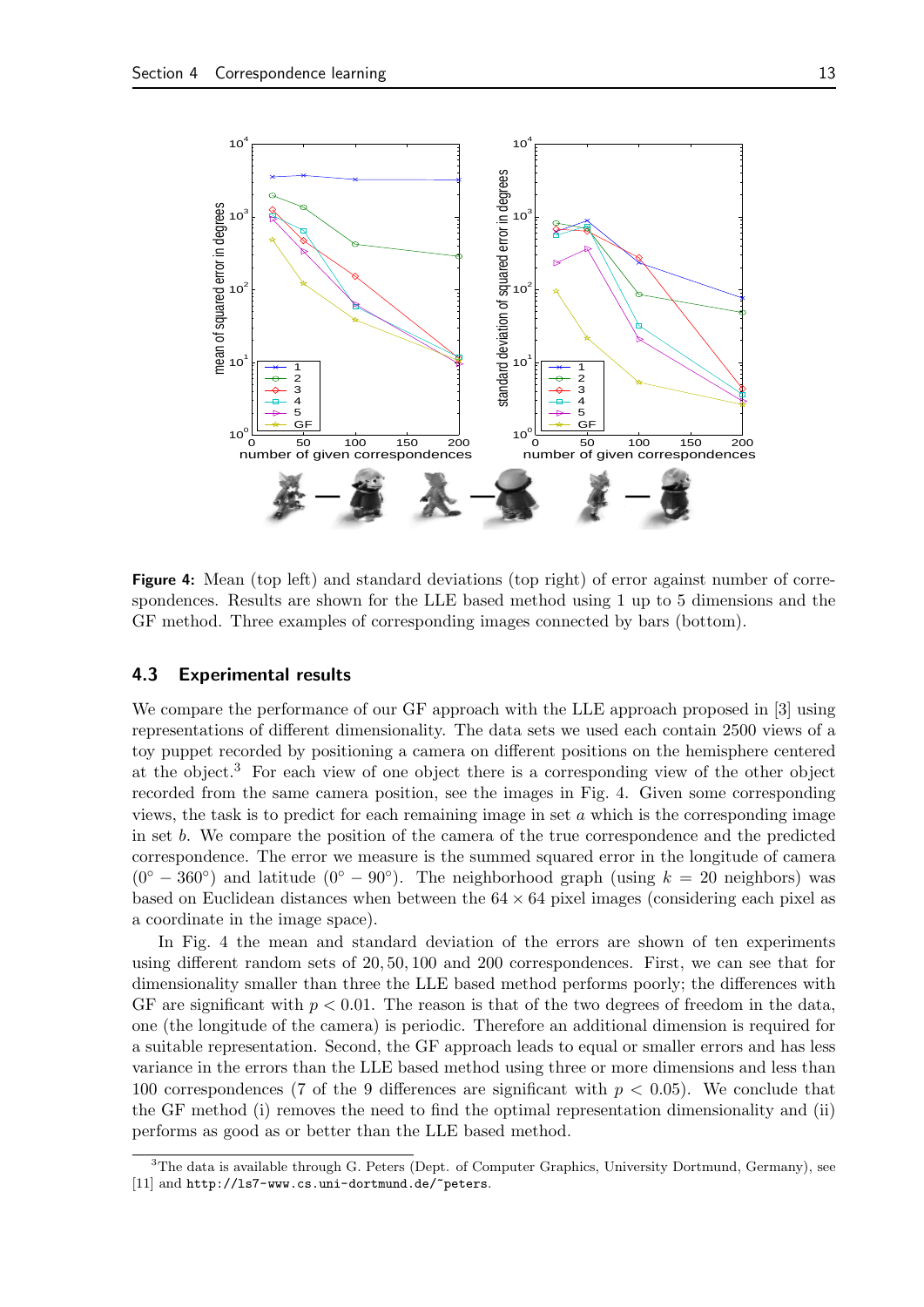![](_page_16_Figure_1.jpeg)

Figure 5: Mean error against the number of neighbors, for LLE based method (dotted) and GF (solid). Horizontal lines give the average obtained result if model selection is used (left panel). Mean and standard deviations of marginal log-likelihood against the number of neighbors (right panel).

In Fig. 5 we show results for model selection, averaged over ten experiments, using different randomly selected sets of 50 correspondences. In each experiment we computed for  $k = 2, 4, 6, \ldots, 20$  neighbors the marginal log-likelihood  $l^*$  of the  $2 \times 64^2$  observed pixel values of the correspondences. In each experiment, we also predicted the correspondences with the LLE based method and the GF method. The average prediction error and marginal loglikelihood are plotted against the number of neighbors in Fig. 5. Note that marginal likelihood gives a good indication of the prediction error and that — on average — for  $k = 8$  the highest marginal log-likelihood is obtained and both methods give the smallest prediction errors. Another interesting quantity is the average prediction error when using in each experiment the value of k for which the maximum marginal log-likelihood was achieved in that experiment. This is the error that would be obtained if we used the maximum likelihood criterion for model selection. The average of this error is given by the horizontal lines in the left panel of Fig. 5. In five experiments  $k = 8$  was selected, three times  $k = 10$  was selected and in two cases  $k = 12$ was selected.

## 5 Conclusion and discussion

In this paper we have shown how sparse GFs based on a neighborhood graph can be used for semi-supervised regression and correspondence learning. For semi-supervised regression we have shown that (i) a number of neighbors that yields good generalization can effectively be estimated using a maximum-likelihood criterion and (ii) smaller errors can be obtained with an equal number of labeled examples if an entropy minimization principle is used to select which data points to label. For correspondence learning we have shown that our GF approach, for which we do not have to fix a representation dimensionality, performs comparable or better than the LLE based method. Furthermore, also for correspondence learning a number of neighbors that gives accurate predictions can be determined through a maximum likelihood criterion.

An interesting alternative to using Cholesky decompositions, is to use iterative algorithms to solve linear systems, e.g. methods based on Lanczos iterations [2], to find the blocks of C and  $\mathbb{C}^{-1}$  required for model selection and query selection. Such methods are attractive in active learning settings since the solution after labelling a new point will be similar to the solution before labelling the point. Therefore, accurate solutions can be found in relatively few iterations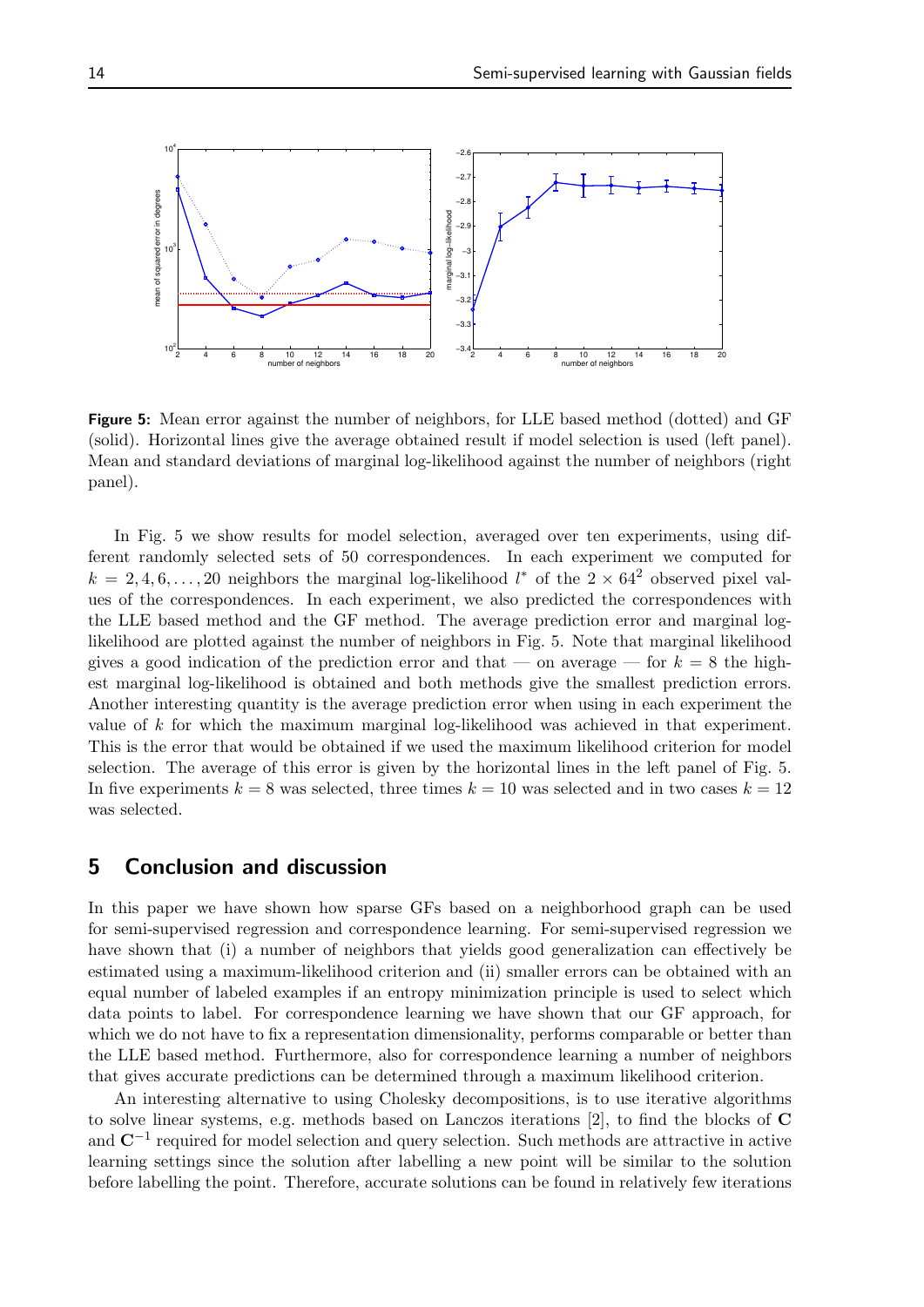if the iterations are started with the (approximate) solution before the last labelling [9].

The Gaussian field (GF) models considered here resemble Gaussian Processes (GP) [10]. A GP is given by a mean function  $m(\mathbf{x})$  and a covariance function  $C(\mathbf{x}, \mathbf{x}')$  which together define a Gaussian density over the outputs for all points in some input domain. The marginal Gaussian on the outputs of n elements  $x_1, x_2, \ldots, x_n$  of the input domain can be obtained as follows: the mean vector is given by  $[m(\mathbf{x}_1) \dots m(\mathbf{x}_n)]^\top$  and the  $(i, j)^{th}$  entry of the covariance matrix is given by  $C(\mathbf{x}_i, \mathbf{x}_j)$ . Thus, the data are used to specify the covariance matrix rather than the inverse covariance function as in the GF considered in this paper. Therefore, in a GP the marginal on the outputs of several data points does not depend on other unsupervised data points. The marginal is simply obtained by removing the entries in the mean and covariance matrix that correspond to the variables over which we we want to marginalize. The important difference between GP and the GF considered here is that for the GF the marginal distribution on the outputs of several data points does depend on other unsupervised points (for a fixed matrix M). The covariance matrix of the marginal is given by the corresponding block of the inverse of M and thus depends also on the parts of M corresponding to unsupervised points. In this manner unsupervised data helps to identify the manifold structure of the data. The manifold structure is reflected in the covariance matrix, the entries of which are not simply given by (a transformation of) the Euclidean distance between data points, but also depend on other data points that indicate how distant the points are on the manifold.

Semi-supervised learning is a machine learning approach that is very relevant when working with high-dimensional data sets (e.g. images or text); in particular for nearest neighbor based methods, due to their flexible non-parametric nature. Unfortunately nearest neighbor methods need to access the training data to make predictions for future data. In future research we want to consider combinations of nearest-neighbor models and parametric models. In particular we want to use semi-supervised GF techniques (like those described here and in [18]) to define a prior on the partially observed variable of interest  $y$  (e.g. a class label or response variable). This prior can then be used to bias parametric model learning algorithms, like the latent variable model proposed in [13], towards models that comply with the GF distribution on y.

## References

- [1] M. Belkin and P. Niyogi. Semi-supervised learning on riemannian manifolds. Machine Learning Journal, 56(1–3):209–239, 2004.
- [2] G. H. Golub and C. F. Van Loan. Matrix computations. Johns Hopkins University Press, 1996.
- [3] J. H. Ham, D. D. Lee, and L. K. Saul. Learning high dimensional correspondences from low dimensional manifolds. In ICML 2003, workshop on the continuum from labeled to unlabeled data in machine learning and data mining, 2003.
- [4] R. Hwa. Sample selection for statistical grammar induction. In Proceedings of the 2000 Joint SIGDAT Conference on Empirical Methods in Natural Language Processing and Very Large Corpora, pages 45–52, 2000.
- [5] T. Joachims. Transductive learning via spectral graph partitioning. In T. Fawcett and N. Mishra, editors, Proceedings of the twentieth international conference on machine learning, pages 290–297. AAAI Press, 2003.
- [6] D. R. Karger and M. Ruhl. Finding nearest neighbors in growth-restricted metrics. In Proceedings of the thiry-fourth annual ACM symposium on Theory of computing, pages 741–750. ACM Press, New-York, NY, USA, 2002.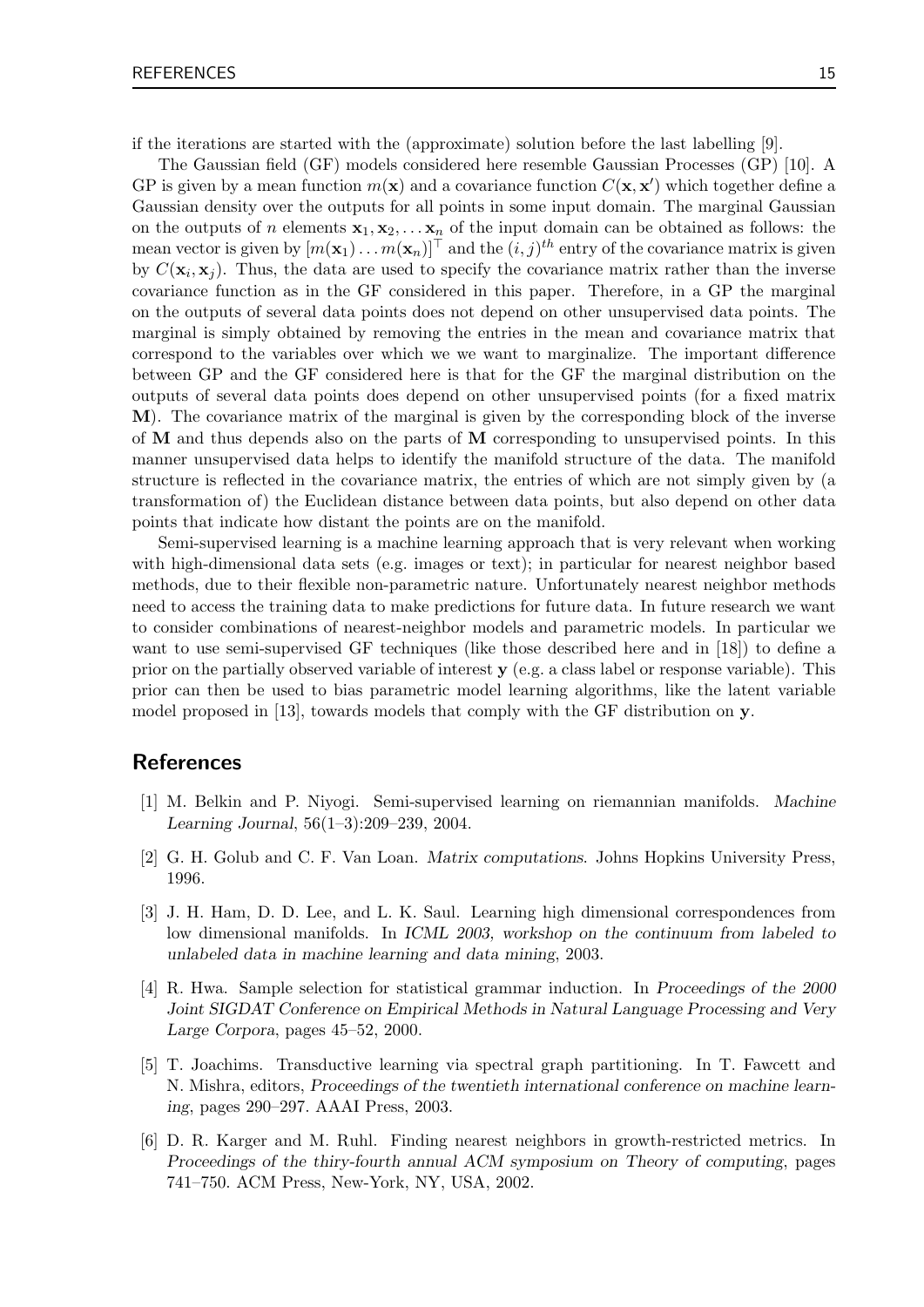- [7] P. Niyogi M. Belkin. Laplacian eigenmaps for dimensionality reduction and data representation. Neural Computation, 15(6):1373–1396, June 2003.
- [8] D. J. C. MacKay. Bayesian Methods for Adaptive Models. PhD thesis, California Institute of Technology, 1991.
- [9] M. Mahdaviani, N. de Freitas, B. Fraser, and F. Hamze. Fast computational methods for visually guided robots. In Proceedings of the International Conference on Robotics and Automation, 2005. to appear.
- [10] R.M. Neal. Bayesian Learning for Neural Networks. PhD thesis, University of Toronto, 1995.
- [11] G. Peters, B. Zitova, and C. von der Malsburg. How to measure the pose robustness of object views. Image and Vision Computing, 20(4):249–256, 2002.
- [12] S. T. Roweis and L. K. Saul. Nonlinear dimensionality reduction by locally linear embedding. Science, 290(5500):2323–2326, December 2000.
- [13] S. T. Roweis, L. K. Saul, and G. E. Hinton. Global coordination of local linear models. In T. G. Dietterich and S. Becker and Z. Ghahramani, editor, Advances in Neural Information Processing Systems, volume 14. MIT Press, Cambridge, MA, USA, 2002.
- [14] A. J. Smola and B. Schölkopf. Sparse greedy matrix approximation for machine learning. In Proceedings of the International Conference on Machine Learning, volume 17, pages 911–918. Morgan Kaufmann, San Mateo, CA, USA, 2000.
- [15] J. B. Tenenbaum, V. de Silva, and J. C. Langford. A global geometric framework for nonlinear dimensionality reduction. Science, 290(5500):2319–2323, December 2000.
- [16] J. J. Verbeek, S. T. Roweis, and N. Vlassis. Non-linear CCA and PCA by Alignment of Local Models. In S. Thrun and L. K. Saul and B. Schölkopf, editor, Advances in Neural Information Processing Systems, volume 16. MIT Press, Cambridge, MA, USA, 2004.
- [17] X. Zhu, J. Lafferty, and Z. Ghahramani. Combining active learning and semi-supervised learning using gaussian fields and harmonic functions. In ICML 2003, workshop on the continuum from labeled to unlabeled data in machine learning and data mining, 2003.
- [18] X. Zhu, J. Lafferty, and Z. Ghahramani. Semi-supervised learning: From gaussian fields to gaussian processes. Technical Report CMU-CS-03-175, CMU, 2003.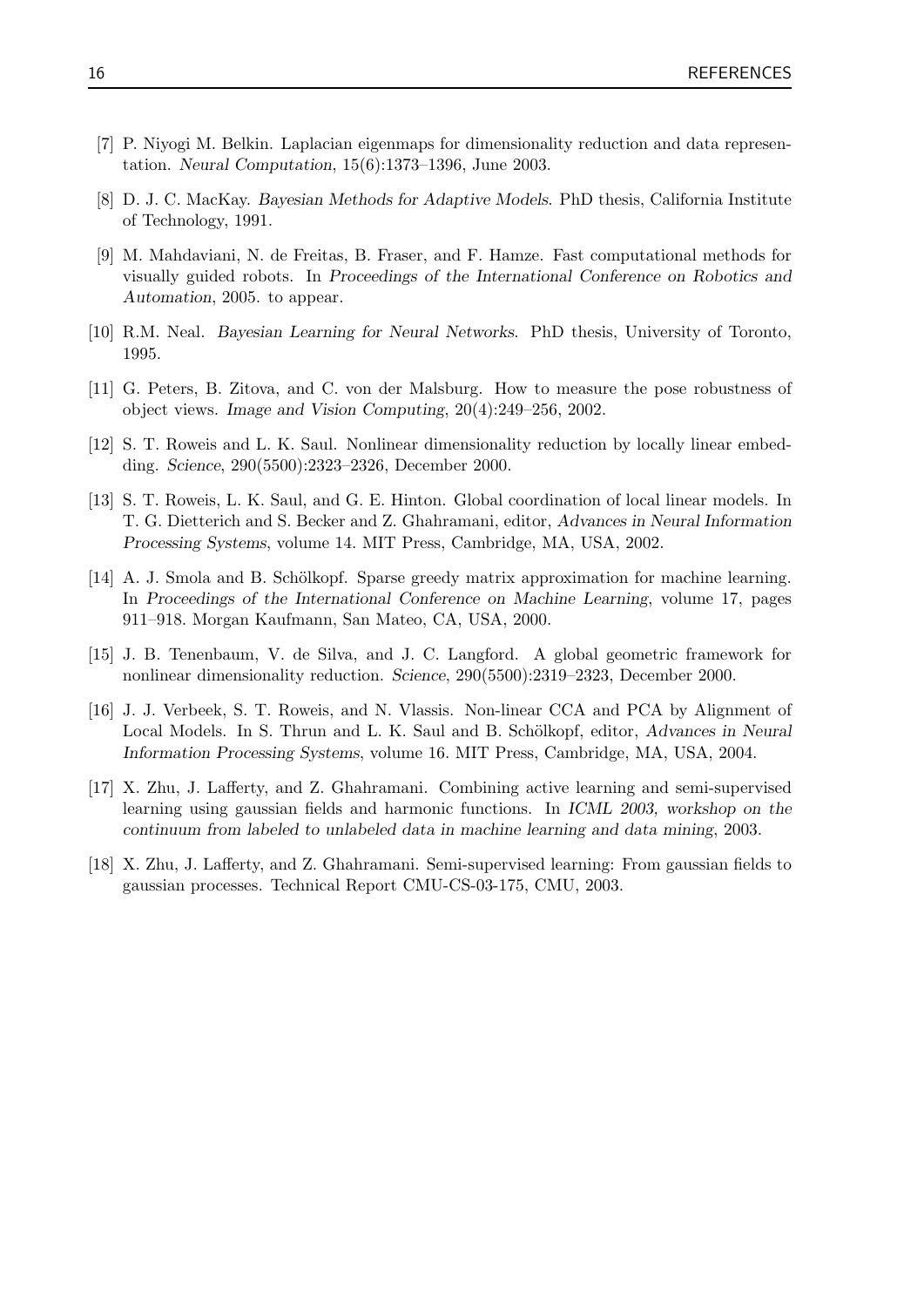## Acknowledgements

JJV is supported by the Technology Foundation STW (AIF4997) applied science division of NWO and the technology program of the Dutch Ministry of Economic Affairs.